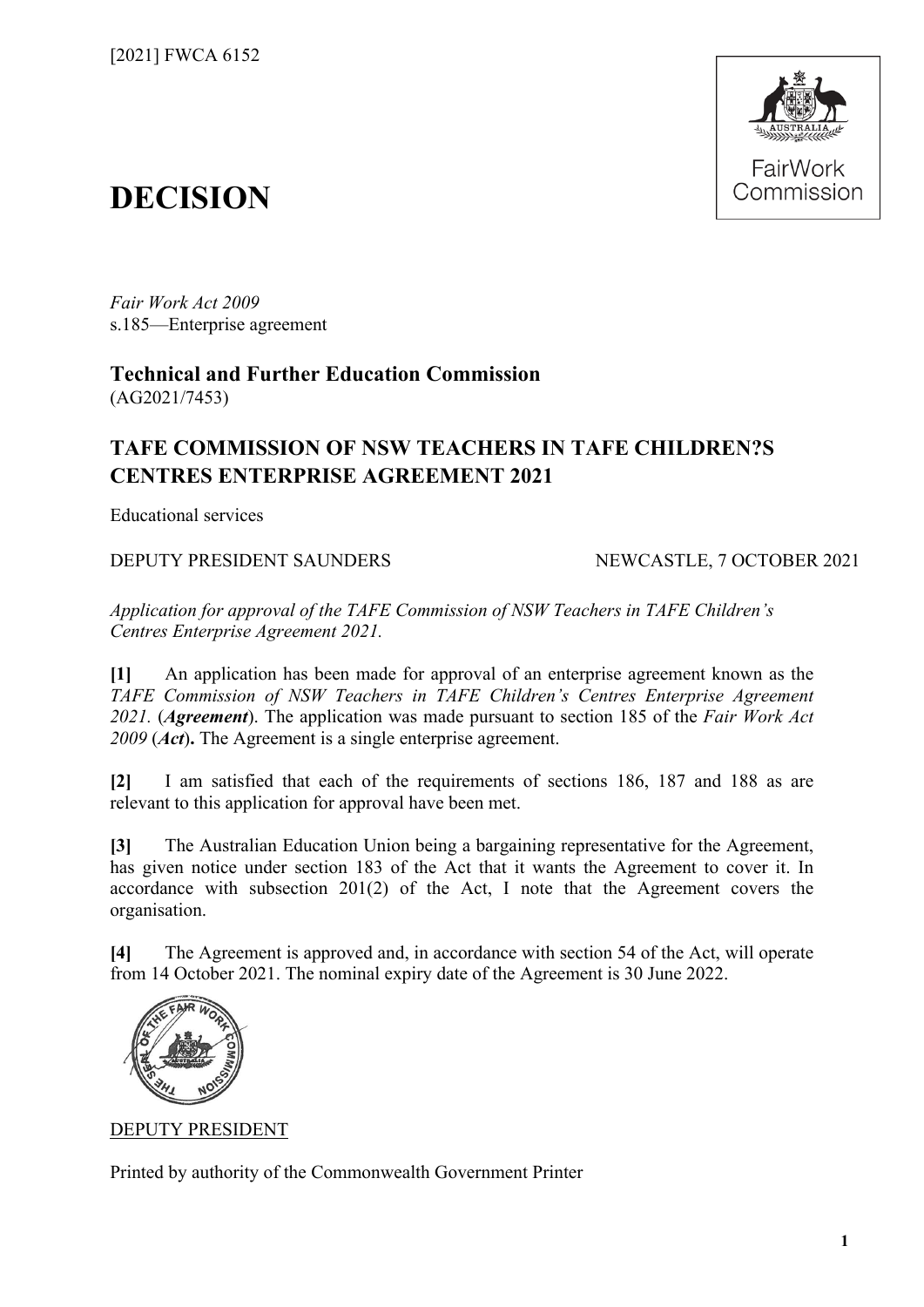<AE513397 PR734642>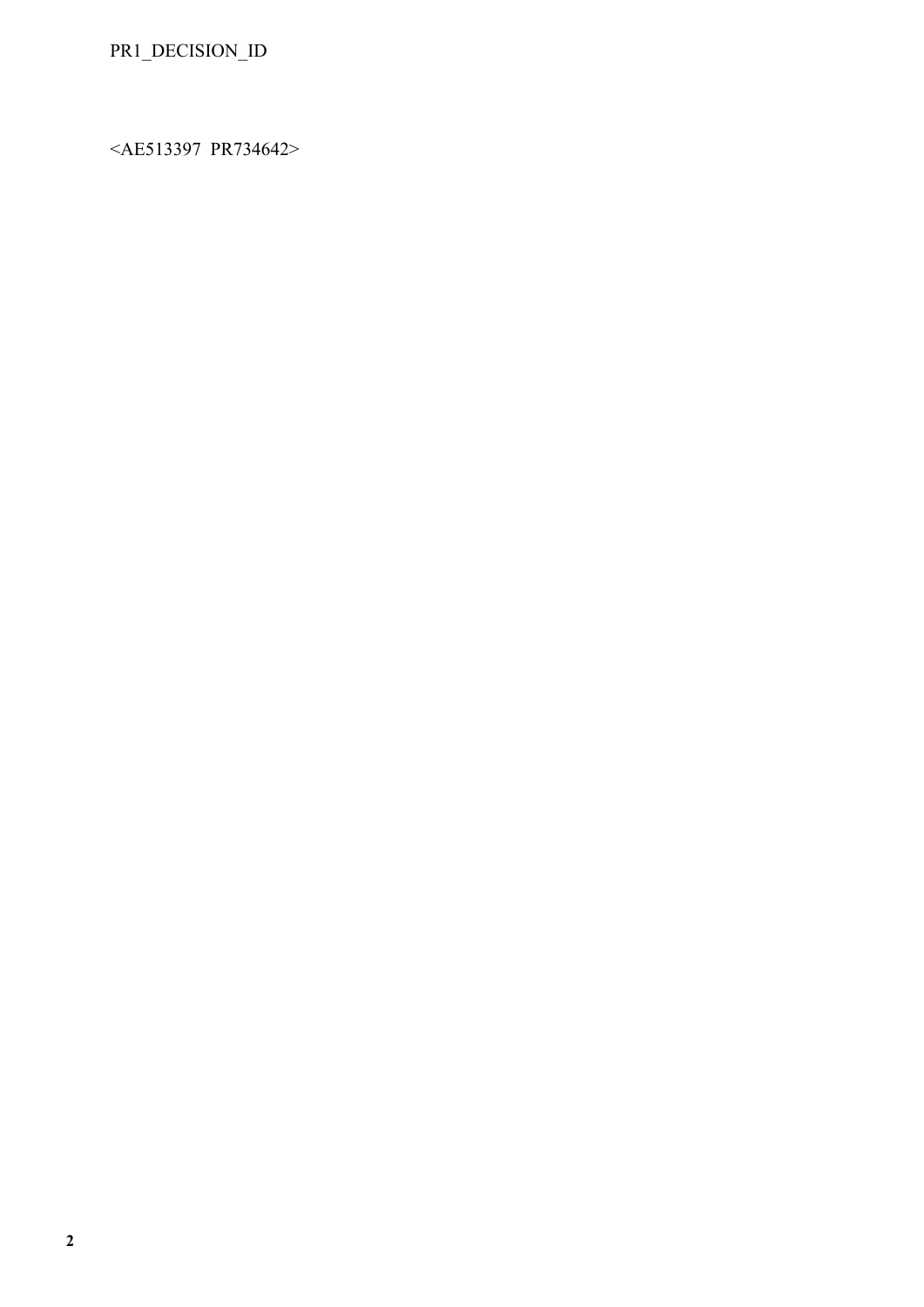# **TAFE COMMISSION OF NSW TEACHERS IN TAFE CHILDREN'S CENTRES ENTERPRISE AGREEMENT 2021**

# **Clause No. Subject Matter.**

- 1. Coverage
- 2. Date and Period of Operation
- 3. Dictionary
- 4. Dispute Resolution Procedures
- 5. Deduction of Union Membership Fees
- 6. No Further Claims
- 7**.** Flexibility
- 8. Consultation
- 9. Salaries and Allowances
- 10. Hours of Work
- 11. Non Contact Time
- 12. Shift Work
- 13. Public Holidays
- 14. Leave
- 15 Overtime and Time Off in Lieu for Payment of Overtime
- 16. Job Share
- 17. Duties of Teachers
- 18. First-aid Certificate

#### **Schedules.**

- Schedule 1 Early Childhood Teachers Salaries
- Schedule 2 Early Childhood Directors Allowances
- Schedule 3 Early Childhood Teachers in Charge Allowances

#### **1. Coverage**

1.1 This Agreement covers the Technical and Further Education Commission and the Employees employed in the classifications of Early Childhood Teacher and Early Childhood Director as defined under this Agreement.

## **2. Date and Period of Operation**

- 2.1 This Agreement shall come into operation on the seventh day after approval by the Fair Work Commission. The nominal expiry date will be 30 June 2022.
- 2.2 This Agreement operates to the exclusion of any Modern Award, Enterprise Agreement, Transitional Instrument or unregistered agreement that could otherwise apply.
- 2.3 No term of this Agreement will operate to exclude the NES or any provision of the NES.
- 2.4 This Agreement must be read in conjunction with TAFE NSW policies, procedures and guidelines, including those referred to in this Agreement. These policies, procedures and guidelines do not form part of this Agreement. In the event of any inconsistency, the Agreement will prevail.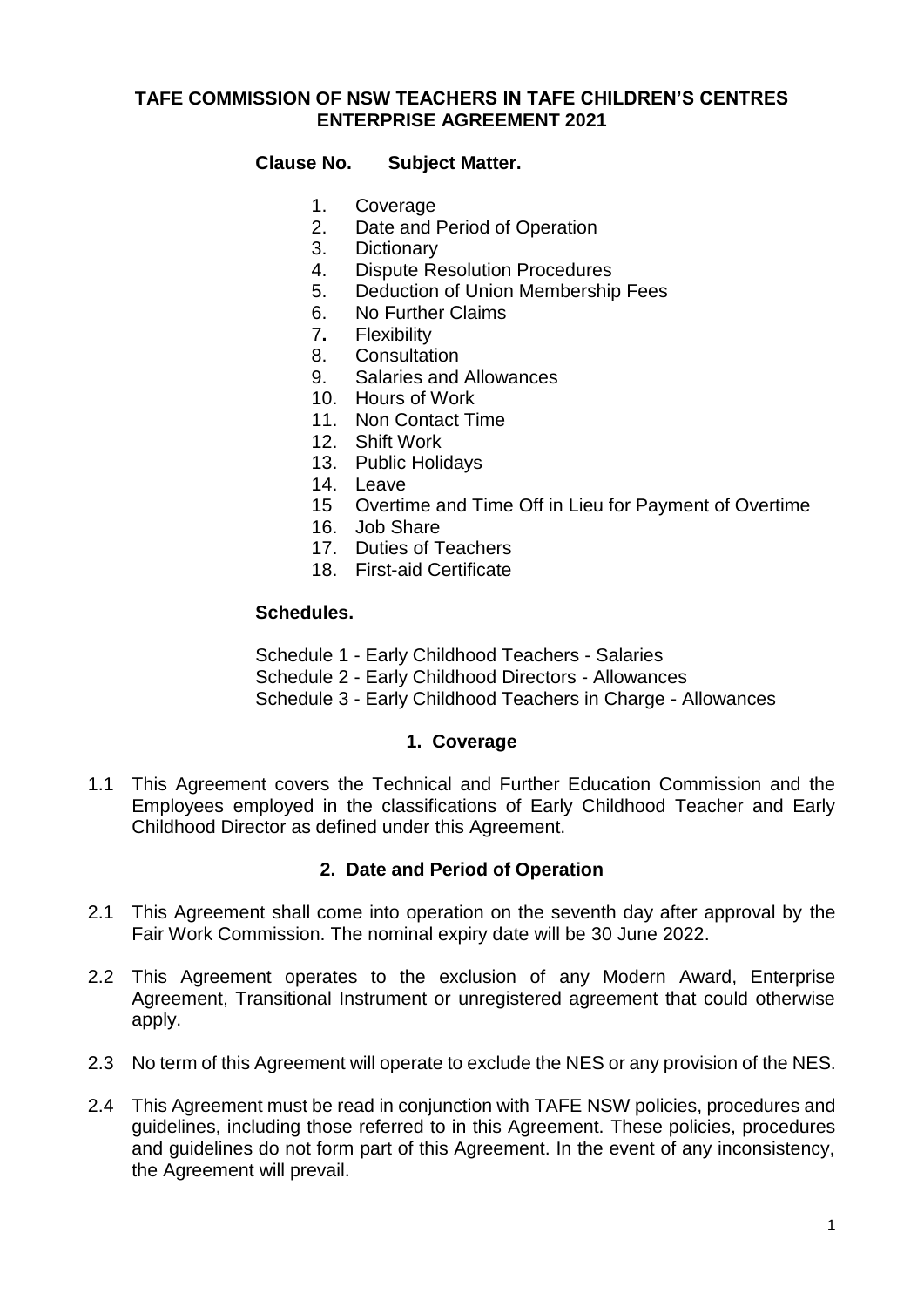# **3. Dictionary**

- 3.1 "**Agreement**" means the TAFE Commission of NSW Teachers in TAFE Children's Centres Enterprise Agreement 2021.
- 3.2 "**Casual Teacher**" means a teacher employed as required by TAFE NSW, who is not a Full-time or Part-time Teacher.
- 3.3 "**College/Campus**" means a TAFE NSW establishment or other centre where instruction is provided by TAFE NSW and includes any place designated as part of, or as an annexe to, such College/Campus.
- 3.4 "**De Facto Partner**" has the same meaning as the definition provided in Part 1-2, Division 2, the Dictionary of the *Fair Work Act 2009* (Cth).
- 3.5 "**Degree**" means a course of study in a Tertiary Institution leading to a degree at levels 6 and 7 as defined in the Australian Qualifications Framework.
- 3.6 "**Diploma**" means a course of study in a Tertiary Institution leading to a diploma at levels 5 and 6 as defined in the Australian Qualifications Framework.
- 3.7 "**Early Childhood Director**" means a person appointed as such by TAFE NSW and who is an Early Childhood Teacher, as defined, who is responsible to TAFE NSW for the direct supervision of other employees and/or the management of a TAFE Children's Centre.
- 3.8 "**Early Childhood Teacher**" means an Employee in a TAFE Children's Centre who is classified by the Managing Director as either a four year trained teacher or a three year trained teacher, provided that all teachers employed at the time of the making of this agreement shall be so classified.

#### 3.8.1"**Four Year Trained Teacher**" means:

a teacher who holds a four-year early childhood education degree from a Tertiary Institution;

a teacher who holds a degree from a tertiary institution and who has, in addition, satisfactorily completed a one year early childhood education diploma from a Tertiary Institution;

a teacher who has completed other such courses as the Managing Director determines as satisfying requirements.

#### 3.8.2"**Three Year Trained Teacher**" means:

a teacher who has satisfactorily completed a course of early childhood education of three years duration at a Tertiary Institution;

a teacher who has completed other such courses as the Managing Director determines as satisfying requirements.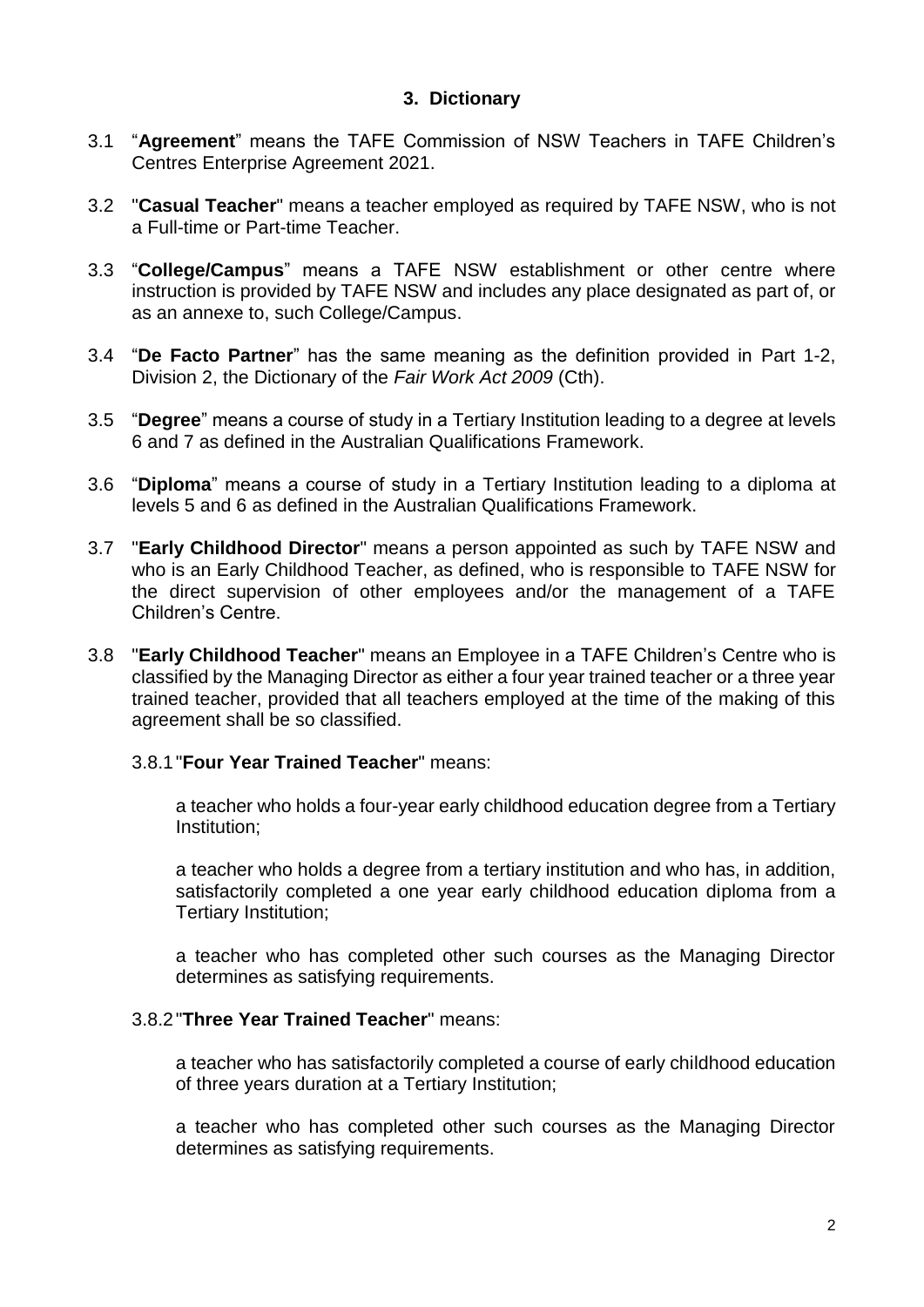- 3.9 "**Employee**" means all persons employed in TAFE Children's Centres, including Early Childhood Directors and Early Childhood Teachers.
- 3.10 "**Employer**" means the Technical and Further Education Commission.
- 3.11 "**Full-time Teacher**" means any teacher engaged as such who is not a Part-time or Casual Teacher and who works 38 hours per week.
- 3.12 "**Graduate**" means a person who has obtained a degree from a Tertiary Institution or possesses qualifications determined by TAFE NSW to be equivalent to such a degree.
- 3.13 "**Graduate Diploma**" means a course of study in a Tertiary Institution leading to a Graduate Diploma as defined in the Australian Qualifications Framework.
- 3.14 "**Household**" is defined as one or more persons usually resident in the same private dwelling.
- 3.15 "**Managing Director**" means the person appointed as such under the *Technical and Further Education Commission Act 1990* (NSW) or a person authorised by the Managing Director.
- 3.16 "**NES**" means the National Employment Standards outlined at Chapter 2, Part 2-2, Division 2, Section 61(1), 61(2) and 61(3) of the *Fair Work Act 2009* (Cth).
- 3.17 "**Part-time Teacher**" means a teacher who is engaged to work regularly and not more than 0.8 of the ordinary hours which a Full-Time Teacher at the centre is required to work, provided that a Part-Time Teacher may work up to 0.9 of the ordinary hours of a Full-time Teacher if the teacher is entitled to a preparation session equivalent to 0.1 of a teacher's ordinary hours. The rate of pay, all conditions and leave entitlements of a Part-time Teacher are on a pro rata basis with reference to the proportion the teacher's ordinary attendance hours at the centre bear to the hours which a Full-time Teacher at a centre is normally required to attend.
- 3.18 "**Service**" means continuous service, unless otherwise specified in the Agreement.
- 3.19 "**Shift**" means a daily period of work in a TAFE Children's Centre and shall be one of the following:
	- 3.19.1 "**Afternoon shift**" means any shift finishing after 7.00 p.m. and at or before midnight.
	- 3.19.2 "**Night shift**" means any shift finishing after midnight and at or before 8.00 a.m. or any shift commencing at or after midnight and before 5.00 a.m.
	- 3.19.3 "**Early morning shift**" means any shift commencing at or after 5.00 a.m. and before 6.00 a.m.
	- 3.19.4 "**Night shift, non-rotating**" means any shift system in which night shifts are worked which do not rotate or alternate with another shift so as to give the teacher at least one third of their working time off night shift in each roster system.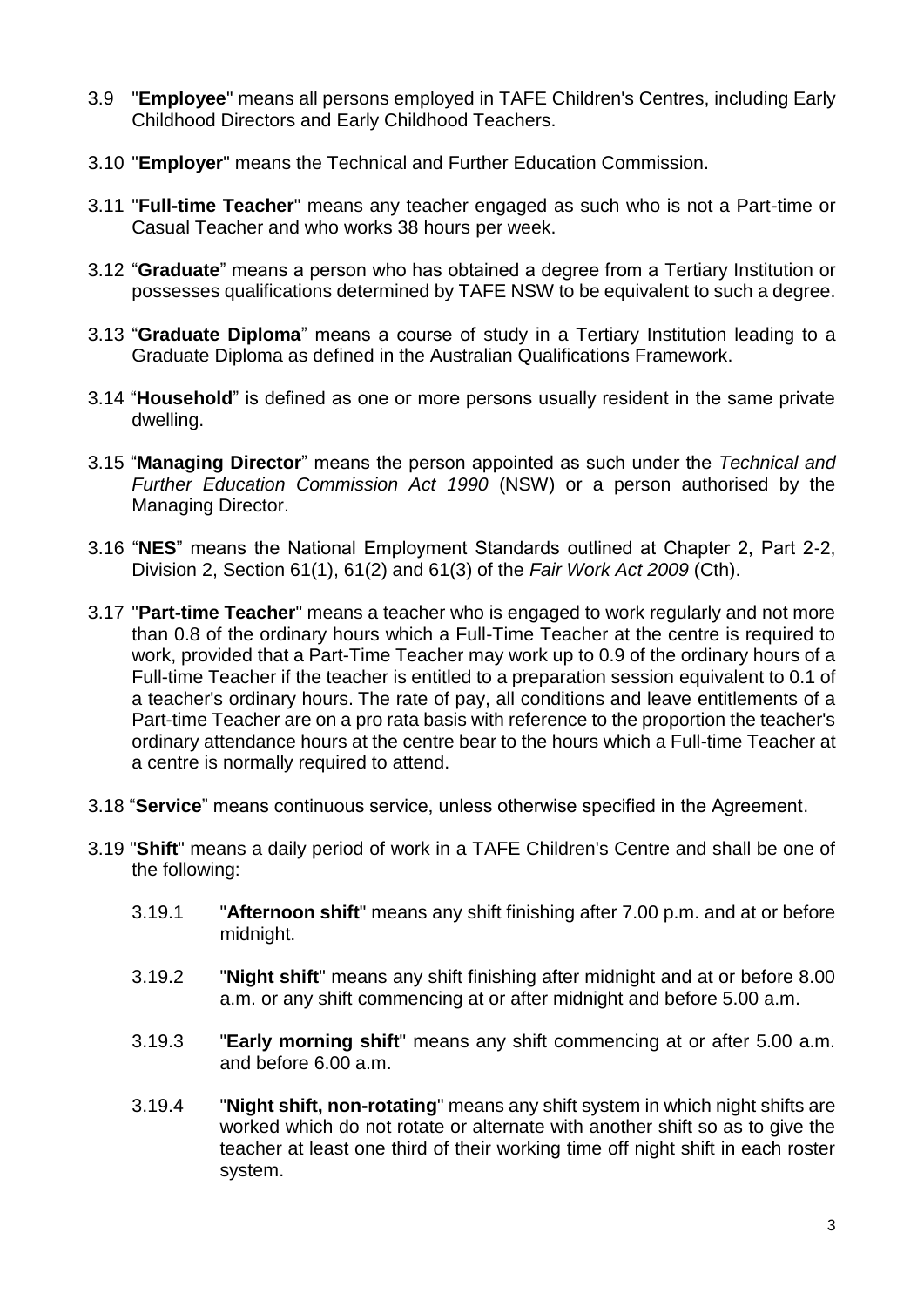- 3.20 "**TAFE NSW**" means the Technical and Further Education Commission.
- 3.21 "**TAFE Children's Centre**" means a long day care centre established on TAFE NSWpremises with the primary purpose of providing child care and/or educational development programs and/or centres for children under school age, over a period of eight hours or more a day and for not less than 48 weeks per annum.
- 3.22 "**Teacher in Charge**" means a teacher appointed as such by TAFE NSW in TAFE Children's Centres where the director is employed on a part-time basis and who is responsible to the director for the management of the Centre when the director is not in attendance.
- 3.23 "**Temporary Teacher**" means a teacher employed to work full-time or part-time for a specified period which is not more than a full Centre year but not less than five days, provided that a teacher may be employed for a specific period in excess of a full year but not more than two full years where such a teacher is replacing a teacher who is on leave for a specified period in excess of a full year.
- 3.24 "**Tertiary Institution**" means a university or other tertiary education provider.
- 3.25 "**Union**" means the Australian Education Union New South Wales Teachers Federation Branch.

# **4. Dispute Resolution Procedures**

- 4.1 TAFE NSW and its Employees have an interest in the proper application of this Agreement and in minimising and settling disputes about matters in this Agreement in a timely manner.
- 4.2 Where a dispute arises in relation to:
	- 4.2.1 a matter under this Agreement; or
	- 4.2.2 the NES;

it will be dealt with in accordance with the procedures set out in this clause.

- 4.3 An Employer or Employee may appoint another person, organisation or association to accompany and/or represent them for the purposes of this clause.
- 4.4 In the first instance Employee(s) or their appointed representative(s), must notify the appropriate representative of management of the dispute in writing ('the dispute notification'). An appropriate representative of management may be the relevant line manager or if the employee believes the line manager is not appropriate the Employee may ask the Regional People Manager to refer the matter to another officer.
- 4.5 The dispute notification must be in writing and include details of the dispute. The dispute notification should also make reference to clause(s) of the Agreement or the NES in relation to which the dispute has arisen and indicate the resolution(s) sought. A copy of the dispute notification will be sent to the Regional People Manager. The Employee(s), Employee representative(s) if one has been appointed, and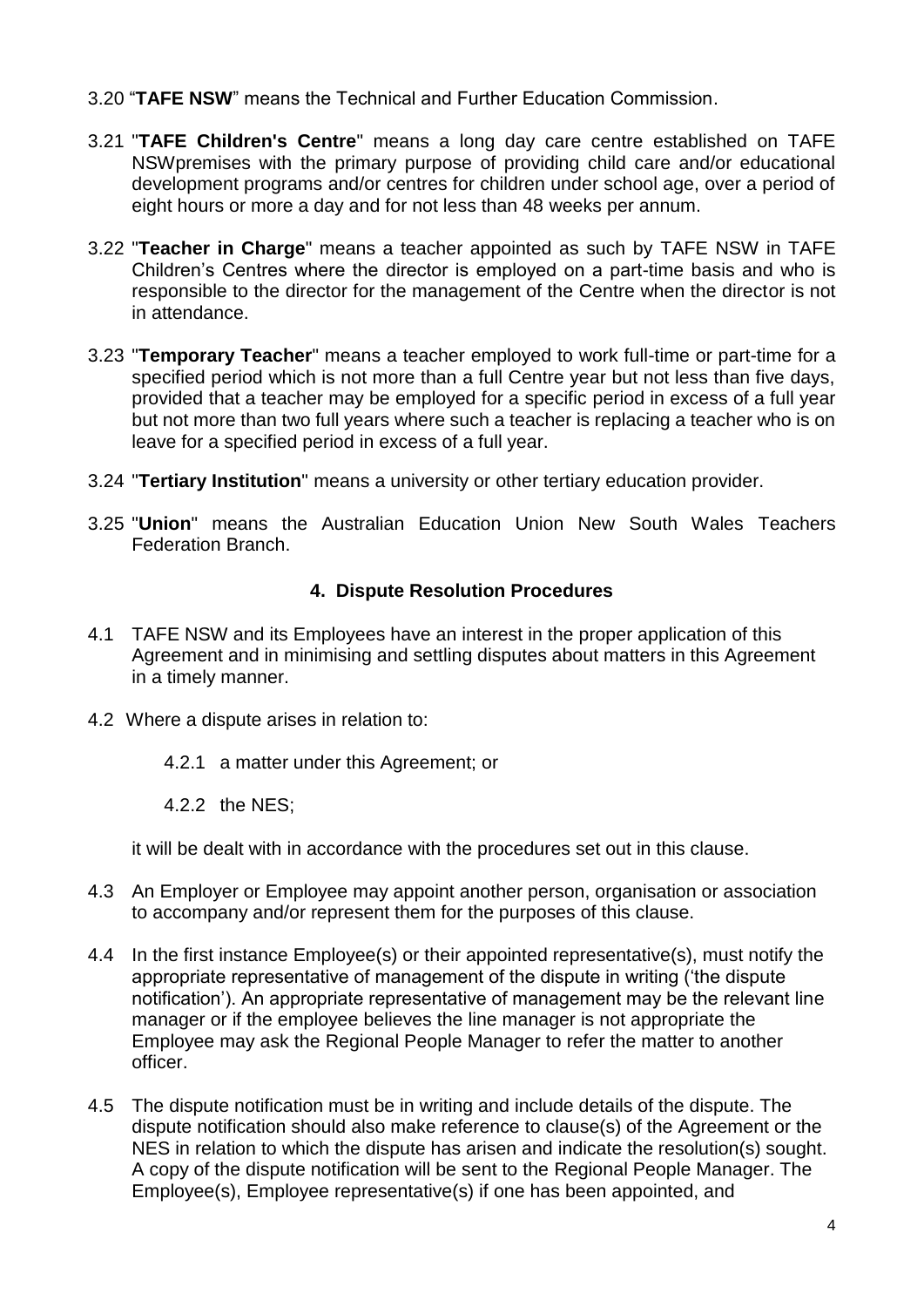management representative(s) will meet within five working days, unless otherwise agreed, in an effort to resolve the dispute.

- 4.6 Where after the completion of subclause 4.5 the dispute remains unresolved, the matter may be referred in writing to the next level of management. A meeting must be held within five working days of the dispute being referred in a further effort to resolve the dispute, unless otherwise agreed.
- 4.7 Where a dispute is not resolved following the steps in subclauses 4.5 and 4.6, the matter may be referred by either party to the dispute to the Fair Work Commission for resolution by mediation and/or conciliation and, if necessary arbitration.
- 4.8 If the Fair Work Commission arbitrates the dispute, it may also use the powers that are available to it under the *Fair Work Act 2009* (Cth).
- 4.9 The parties agree to be bound by and implement any decision of the Fair Work Commission subject to either party exercising a right of appeal against the decision of the Fair Work Commission to the Full Bench.
- 4.10 Until the dispute resolution procedures referred to at subclauses 4.1 to 4.9 have been exhausted:
	- 4.10.1 work shall continue in the normal manner;
	- 4.10.2 no industrial action shall be taken by a party to the dispute in respect of the matter that is the subject of the dispute;
	- 4.10.3 the parties to the dispute shall not take any other action likely to exacerbate the dispute.

## **5. Deduction of Union Membership Fees**

- 5.1 The Union shall provide TAFE NSW with a schedule setting out Union fortnightly membership fees payable by members of the Union in accordance with the Union's rules.
- 5.2 The Union shall advise TAFE NSW of any change to the amount of fortnightly membership fees made under its rules. Any variation to the schedule of Union fortnightly membership fees payable shall be provided to TAFE NSW at least one month in advance of the variation taking effect.
- 5.3 Subject to 5.1 and 5.2 above, TAFE NSW shall deduct fortnightly membership fees from the pay of any Employee who is a member of the Union in accordance with the Union's rules, provided that the Employee has authorised TAFE NSW to make such deductions.
- 5.4 Monies so deducted from Employees' pay shall be forwarded regularly to the Union together with all necessary information to enable the Union to reconcile and credit subscriptions to Employees' Union membership accounts.
- 5.5 Unless other arrangements are agreed to by TAFE NSW and the Union, all Union membership fees shall be deducted on a fortnightly basis.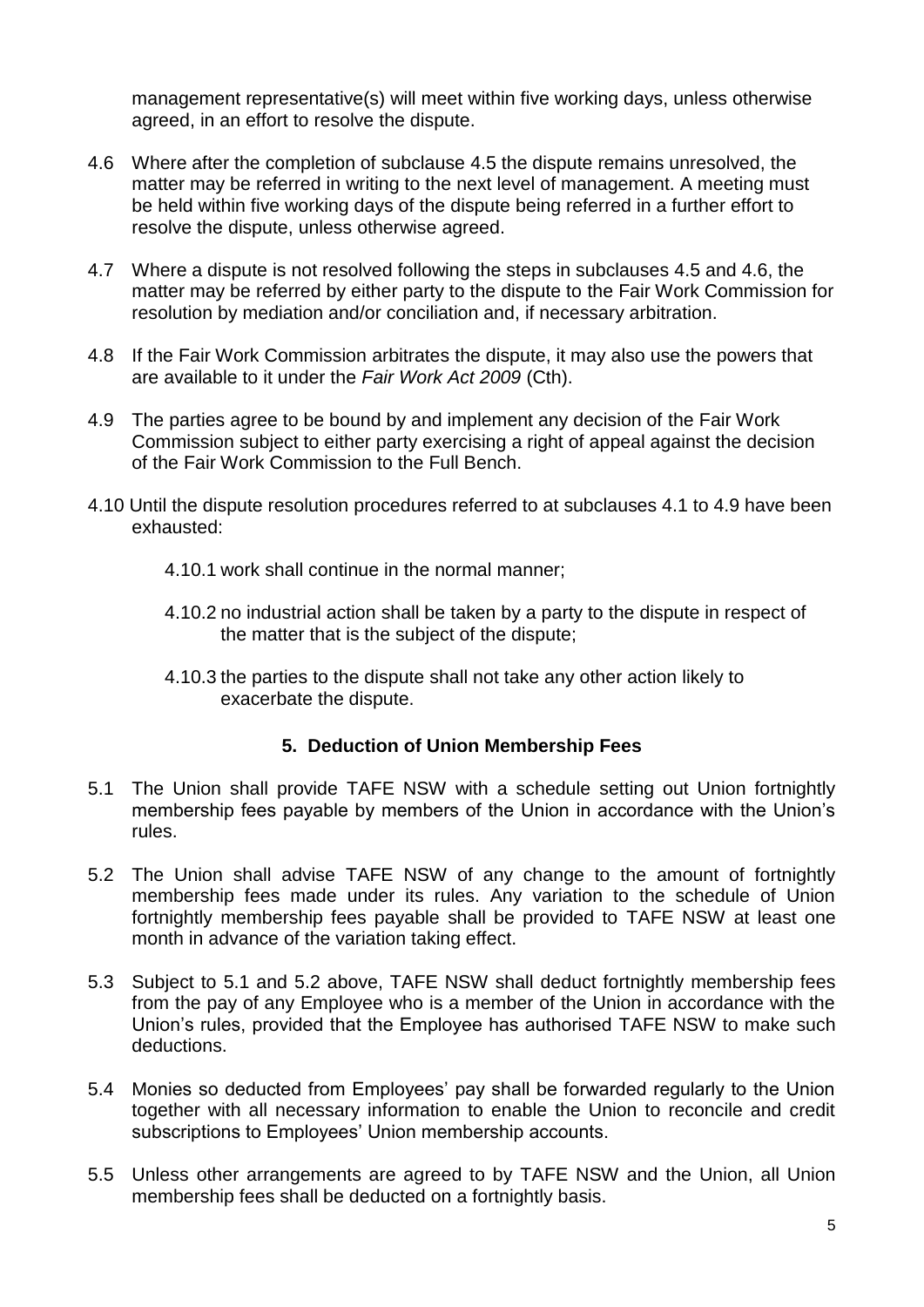5.6 Where an Employee has already authorised the deduction of Union membership fees from their pay prior to this clause taking effect, nothing in this clause shall be read as requiring the Employee to make a fresh authorisation in order for such deductions to continue.

# **6. No Further Claims**

- 6.1 Prior to 30 June 2022 there shall be no further claims with respect to this Agreement for changes to salaries, rates of pay, allowances, or conditions of employment in relation to matters expressly contained in this agreement.
- 6.2 The terms of the preceding paragraph do not prevent the parties from taking any proceedings with respect to the interpretation, application or enforcement of existing Agreement provisions.
- 6.3 The parties recognise that the 0.3% salary increase payable from the first pay period commencing on or after 19 June 2020 and the 2.04% salary increase payable from the first pay period on or after 1 July 2021, represents the total increase available under the NSW Public Sector Wages Policy for the period of the agreement.

# **7. Flexibility**

- 7.1 TAFE NSW and an Employee covered by this enterprise agreement may agree to make an individual flexibility arrangement to vary the effect of terms of the agreement if:
	- 7.1.1 the agreement deals with 1 or more of the following matters:
	- (a) arrangements about when work is performed such arrangements may be made to vary the operation of Clause 10, Hours of Work;
	- (b) Salary Packaging an employee may elect a salary packaging arrangement in accordance with Clause 9.8 of this agreement; and
	- 7.1.2 the arrangement meets the genuine needs of TAFE NSW and the Employee in relation to 1 or more of the matters mentioned in 7.1.1; and
	- 7.1.3 the arrangement is genuinely agreed to by TAFE NSW and the Employee.
- 7.2 TAFE NSW must ensure that the terms of the individual flexibility arrangement:
	- (a) are about permitted matters under section 172 of the *Fair Work Act 2009*; and
	- (b) are not unlawful terms under section 194 of the *Fair Work Act 2009*; and
	- (c) result in the Employee being better off overall than the Employee would be if no arrangement was made.
- 7.3 TAFE NSW must ensure that the individual flexibility arrangement:
	- (a) is in writing; and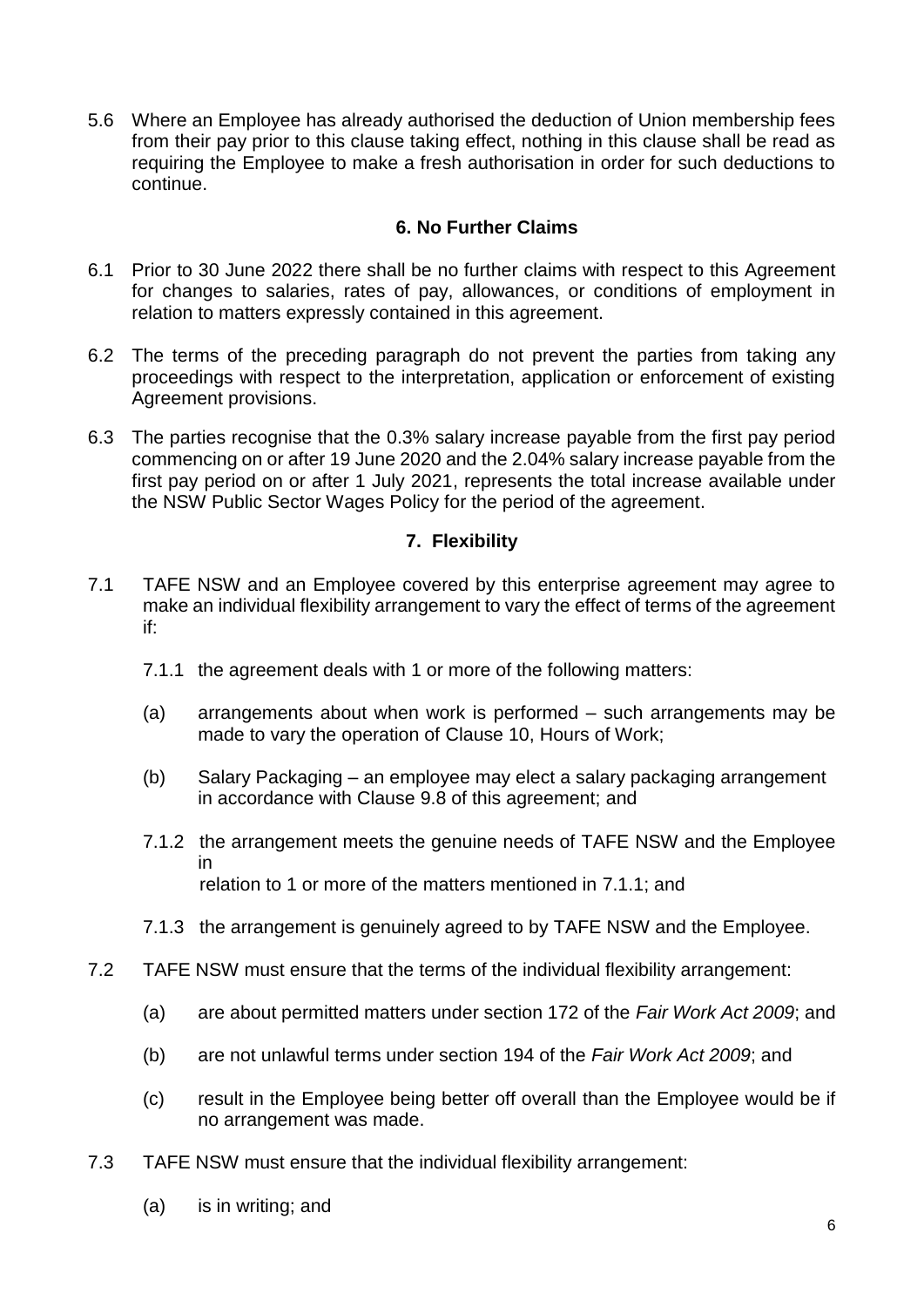- (b) includes the name of TAFE NSW and the Employee; and
- (c) is signed by TAFE NSW and the Employee and if the Employee is under 18 years of age, signed by a parent or guardian of the Employee; and
- (d) includes details of:
	- (i) the terms of the enterprise agreement that will be varied by the arrangement; and
	- (ii) how the arrangement will vary the effect of the terms; and
	- (iii) how the Employee will be better off overall in relation to the terms and conditions of his or her employment as a result of the arrangement; and
- (e) states the day on which the arrangement commences.
- 7.4 TAFE NSW must give the Employee a copy of the individual flexibility arrangement within 14 days after it is agreed to.
- 7.5 TAFE NSW or the Employee may terminate the individual flexibility arrangement:
	- (a) by giving no more than 28 days written notice to the other party to the arrangement; or
	- (b) if TAFE NSW and the Employee agree in writing at any time.

# **8. Consultation**

8.1 Consultation term.

This term applies if:

- (a) TAFE NSW has made a definite decision to introduce a major change to production, program, organisation, structure, or technology in relation to its enterprise that is likely to have a significant effect on employees; or
- (b) TAFE NSW proposes to introduce a change to the regular roster or ordinary hours of work of Employees.
- 8.2 Major change.
	- (a) For a major change referred to in clause 8.1(a) sub-clauses 8.3 to 8.8 apply
	- (b) For a change referred to in clause 8.1(b):
		- (i) TAFE NSW must notify the relevant Employees of the proposed change; and
		- (ii) sub-clauses 8.9 to 8.14 apply.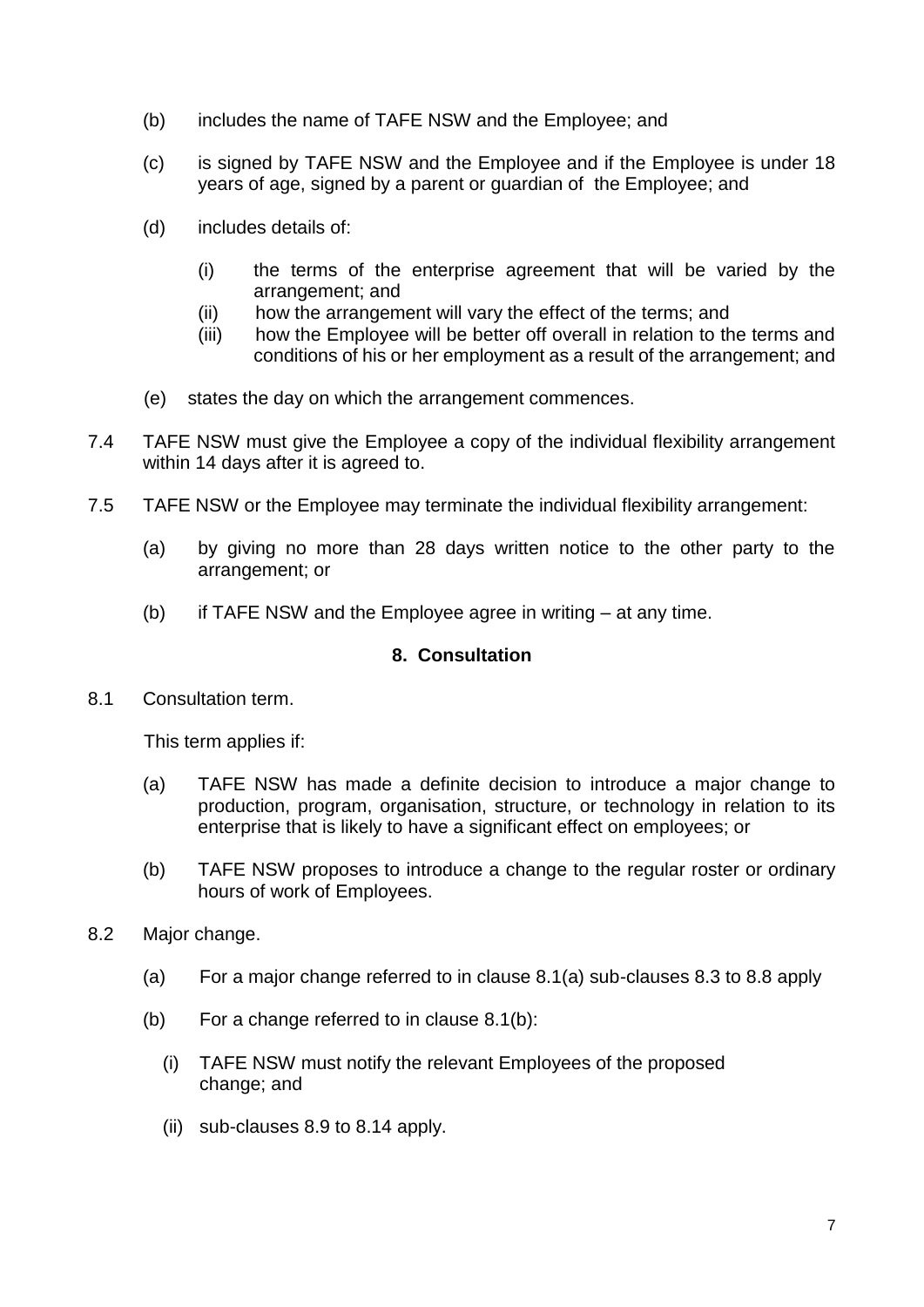- 8.3 The relevant Employees may appoint a representative, to accompany and / or represent them for the purposes of the procedures in this term.
- 8.4 As soon as practicable after making its decision, TAFE NSW must within a reasonable time frame:
	- (a) discuss with the relevant Employees and / or their representatives, including the union:
		- (i) the introduction of the change; and
		- (ii) the effect the change is likely to have on the Employees; and

(iii) measures TAFE NSW is taking to avert or mitigate the adverse effect of the change on the Employees; and

- (b) for the purposes of the discussion provide, in writing, to the relevant Employees and / or their representatives, including the Union:
	- (i) all relevant information about the change including the nature of the change proposed; and
	- (ii) information about the expected effects of the change on the Employees; and
	- (iii) any other matters likely to affect the Employees.
- 8.5 However, TAFE NSW is not required to disclose confidential or commercially sensitive information to the relevant Employees.
- 8.6 TAFE NSW must give prompt and genuine consideration to matters raised about the major change by the relevant Employees and their representatives.
- 8.7 If a term in this Agreement provides for a major change to production, program, organisation, structure or technology in relation to the enterprise of TAFE NSW, the requirements set out in sub-clauses 8.2, 8.3 and 8.5 are taken not to apply.
- 8.8 In this term, a major change is likely to have a significant effect on Employees if it results in:
	- (a) the termination of the employment of Employees; or
	- (b) major change to the composition, operation or size of TAFE NSW's Workforce or to the skills required of Employees; or
	- (c) the elimination or diminution of job opportunities (including opportunities for promotion or tenure); or
	- (d) the alteration of hours of work; or
	- (e) the need to retrain Employees; or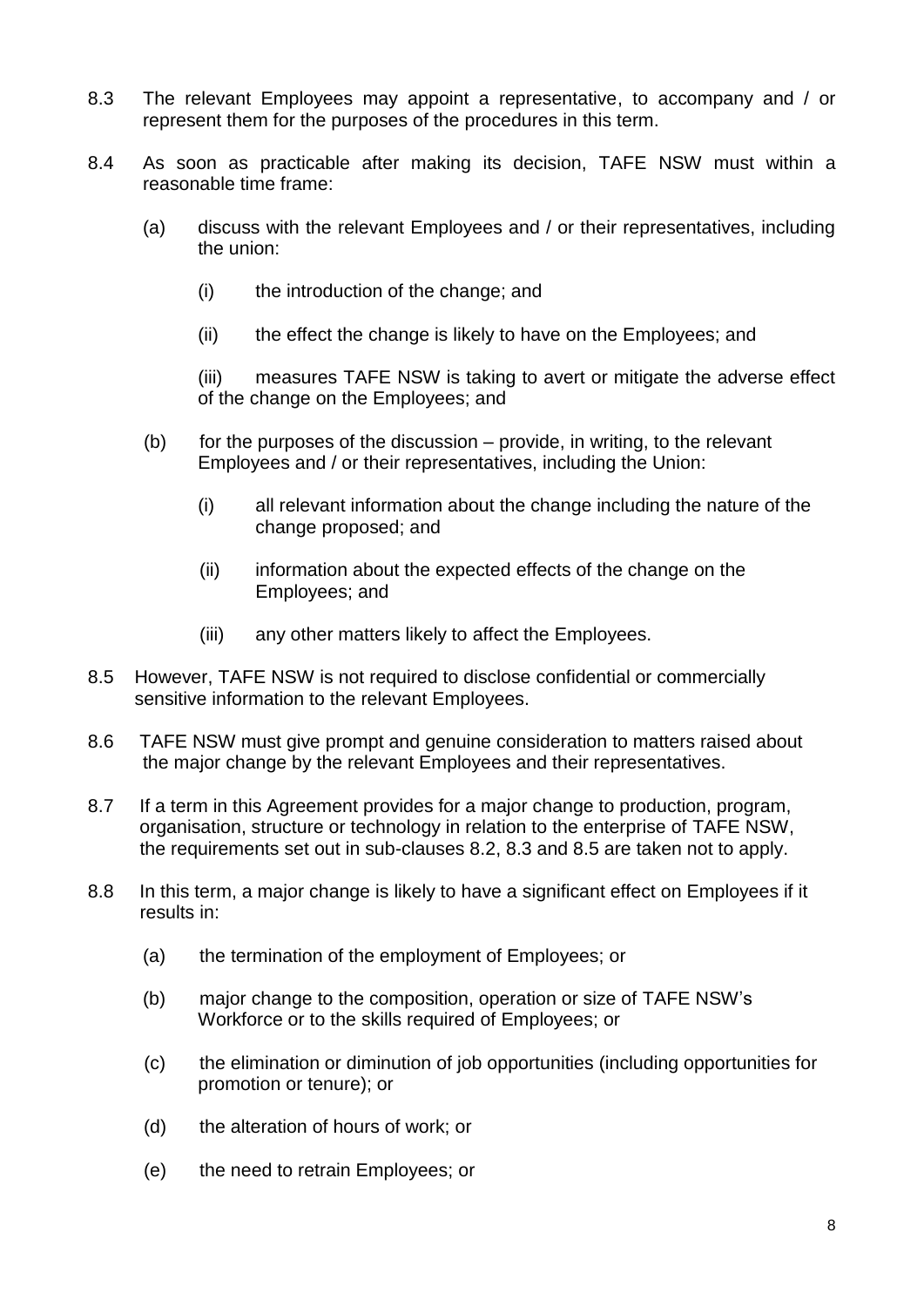- (f) the need to relocate Employees to another workplace; or
- (g) the restructuring of jobs.
- 8.9 Change to the regular roster or ordinary hours of work of Employees. The relevant Employees may appoint a representative for the purposes of the procedures in this term.
- 8.10 If:
	- (a) a relevant Employee appoints, or relevant Employees appoint, a representative for the purposes of consultation; and
	- (b) the Employee or Employees advise TAFE NSW of the identity of the representative;

TAFE NSW must recognise the representative.

- 8.11 As soon as practicable after proposing to introduce the change, TAFE NSW must:
	- (a) discuss with the relevant Employees the introduction of the change; and
	- (b) for the purposes of the discussion provide to the relevant Employees:
		- (i) all relevant information about the change, including the nature of the change; and
		- (ii) information about what TAFE NSW reasonably believes will be the Effects of the change on the Employees; and
		- (iii) information about any other matters that TAFE NSW reasonably believes are likely to affect the Employees; and
	- (c) invite the relevant Employees to give their views about the impact of the Change (including any impact in relation to their family or caring Responsibilities).
- 8.12 However, TAFE NSW is not required to disclose confidential or commercially sensitive information to the relevant Employees.
- 8.13 TAFE NSW must give prompt and genuine consideration to matters raised about The change by the relevant Employees.
- 8.14 In this term, relevant Employees means the Employees who may be affected by the major change.

# **9. Salaries and Allowances**

9.1 The minimum annual rate of salary payable to Early Childhood Teachers and Early Childhood Directors in TAFE Children's Centres shall be as set out in Schedule 1 - Early Childhood Teachers - Salaries. A teacher shall progress after each 12 months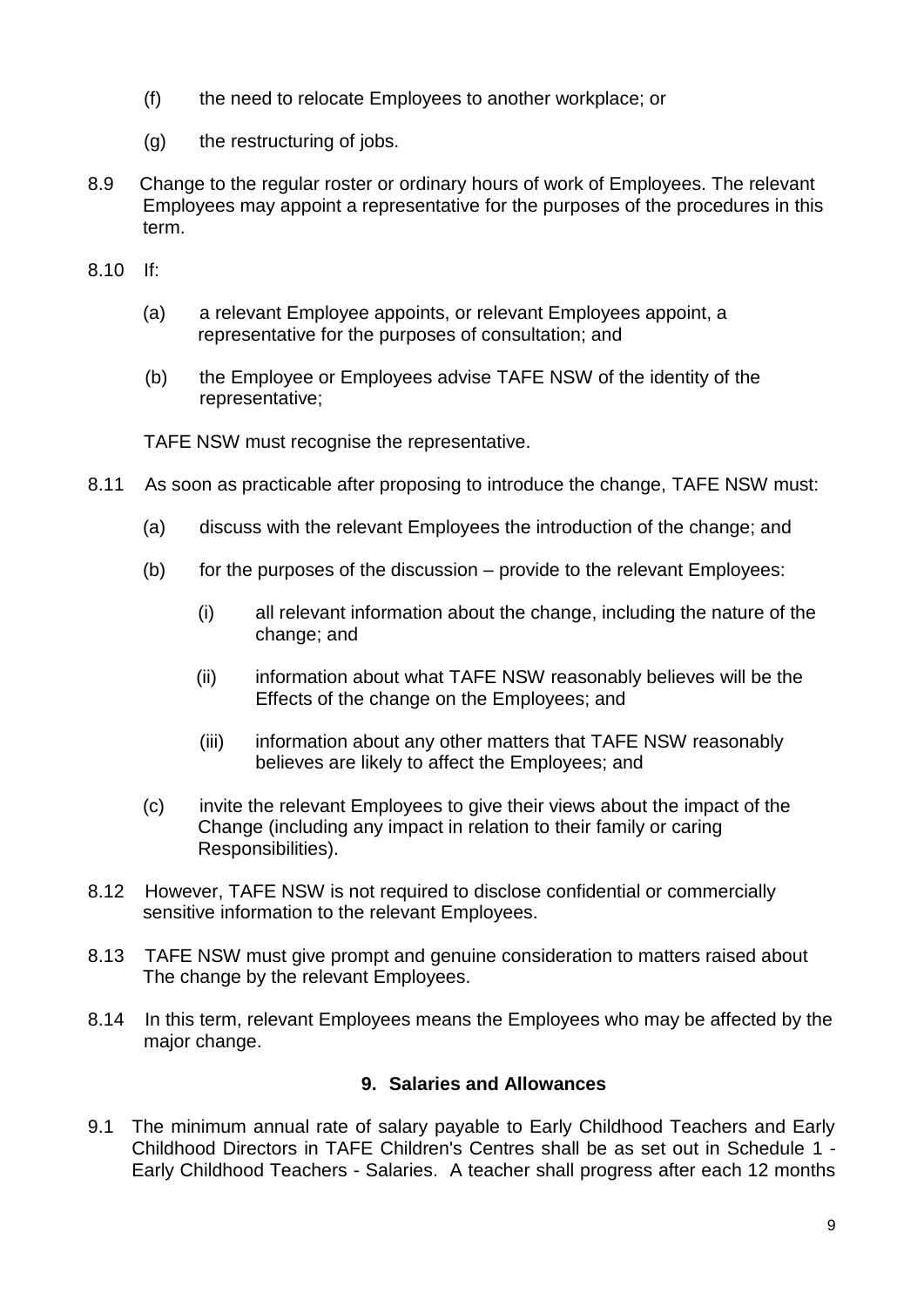of service along the steps of the salary scale, subject to the teacher demonstrating continuing satisfactory performance and professional growth.

- 9.2 Part-time Teachers
	- 9.2.1A Part-time Teacher, including a temporary Part-time Teacher, shall be paid at the same rate as a Full-time Teacher with the corresponding classification, but on a pro rata basis.
	- 9.2.2The days of attendance of a Part-time Teacher may be varied at the commencement of each semester or at any time by mutual agreement between TAFE NSW and the teacher. Where mutual agreement has not been obtained a notice period of seven (7) days will be provided prior to the change taking effect. The ordinary weekly hours of the employee shall not be varied without agreement.
- 9.3 Calculation of Service
	- 9.3.1For the purpose of this clause, any teacher, if required by TAFE NSW to do so, shall, upon engagement, establish to the satisfaction of TAFE NSW the length of their service as an early childhood teacher (up to 8 years of age) and that period so established shall be taken to be the length of such service for the purpose of that employment.
	- 9.3.2For the purpose of this clause, a period of service other than service within paragraph 9.3.1 shall be counted as service in accordance with the following principles:
		- (i) A period of service as a lecturer in early childhood education or child development as a child development officer, or as a family day care coordinator or equivalent, shall be recognised as service.
		- (ii) A period of service as a carer in the child care industry and a period of time during which the teacher is wholly engaged in child rearing, shall be recognised as service at the rate of one increment for each complete three years so engaged. Provided that, during the time of child rearing, the teacher was a qualified Early Childhood Teacher.
	- 9.3.3For the purpose of calculating service:
		- (i) Any full-time employment (including temporary full-time employment) as referred to in paragraphs 9.3.1 and 9.3.2 shall be counted as service.
		- (ii) The amount of part-time service (including temporary part-time service) shall be calculated by reference to proportion that the part-time employment bears to full-time employment in that occupation.
		- (iii) Casual Teachers shall be entitled to normal incremental progression for each 1,600 hours of service or its equivalent in early childhood education services.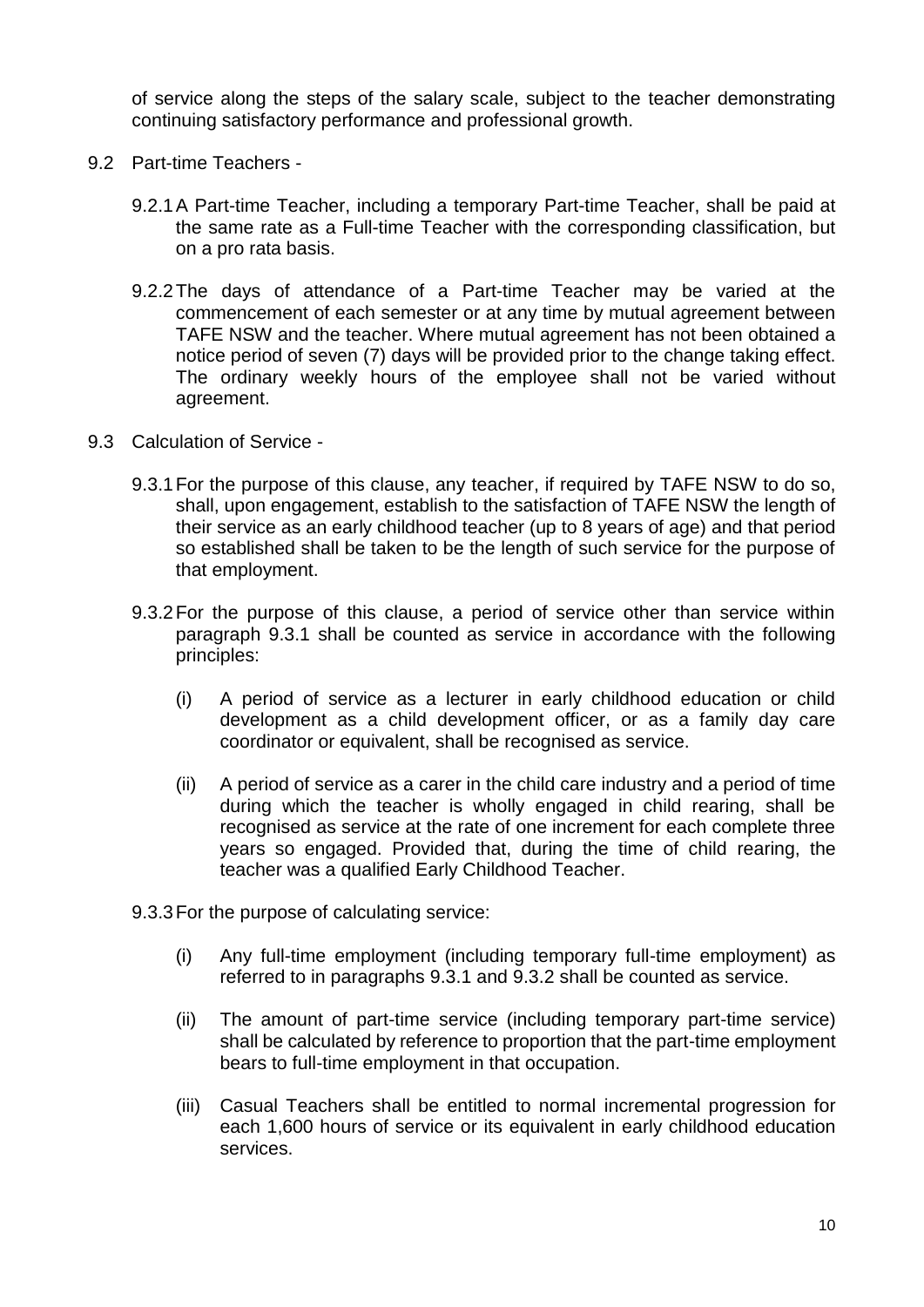- (iv) For the purpose of calculating service in this subclause, periods of part-time, temporary or casual service shall be aggregated to determine years of fulltime service.
- 9.4 Directors' Allowances
	- 9.4.1Early Childhood Directors shall be paid an amount as set out in Schedule 2 Early Childhood Directors - Allowances, by way of a fixed loading.
	- 9.4.2For the purposes of determining the number of Employees directly supervised by a director, each Employee who works for 19 hours or more per week in the centre shall be counted as one Employee. The hours worked by each Employee whose hours of work are less than 19 hours per week, as at 1 February and 1 July in each year, shall be aggregated and divided by 38 to determine the full-time equivalent.
	- 9.4.3A teacher required by TAFE NSW to act as an Early Childhood Director for a period of at least five consecutive days shall be paid the appropriate allowances prescribed in Schedule 2 for such period.
	- 9.4.4 A teacher shall not be required to carry out acting duties for more than a full year, except that a teacher may be required to carry out acting duties for up to two full years where the teacher is replacing a director who is on leave for a specified period in excess of a full year.
- 9.5 Teacher in Charge allowances -

A teacher appointed as a Teacher in Charge shall be paid in addition to the amounts payable pursuant to subclause 9.1, an allowance in accordance with Schedule 3 – Early Childhood Teachers in Charge - Allowance.

- 9.6 Casual Teachers
	- 9.6.1A Casual Teacher shall be paid a 25 per cent loading in addition to the appropriate rate for their classification, up to a maximum of the fourth step of the appropriate scale. This rate shall be calculated by dividing the annual rate by 26.07 to obtain a fortnightly rate and the result by ten to obtain a daily rate and then by 7.6 to obtain an hourly rate.
	- 9.6.2The casual loading specified at clause 9.6.1 is in recognition of the casual nature of the employment and compensates the casual employee for all leave outlined at Clause 14 of this Agreement and all incidence of employment except overtime.
	- 9.6.3 Casual Teachers are entitled to long service leave in accordance with the *Long Service Leave Act 1955* (NSW).
	- 9.6.4The minimum start for any Casual Teacher shall be three (3) continuous hours for any day or shift. Time worked thereafter shall be rounded to the nearest half hour.
	- 9.6.5 Compassionate Leave for Casual Teachers -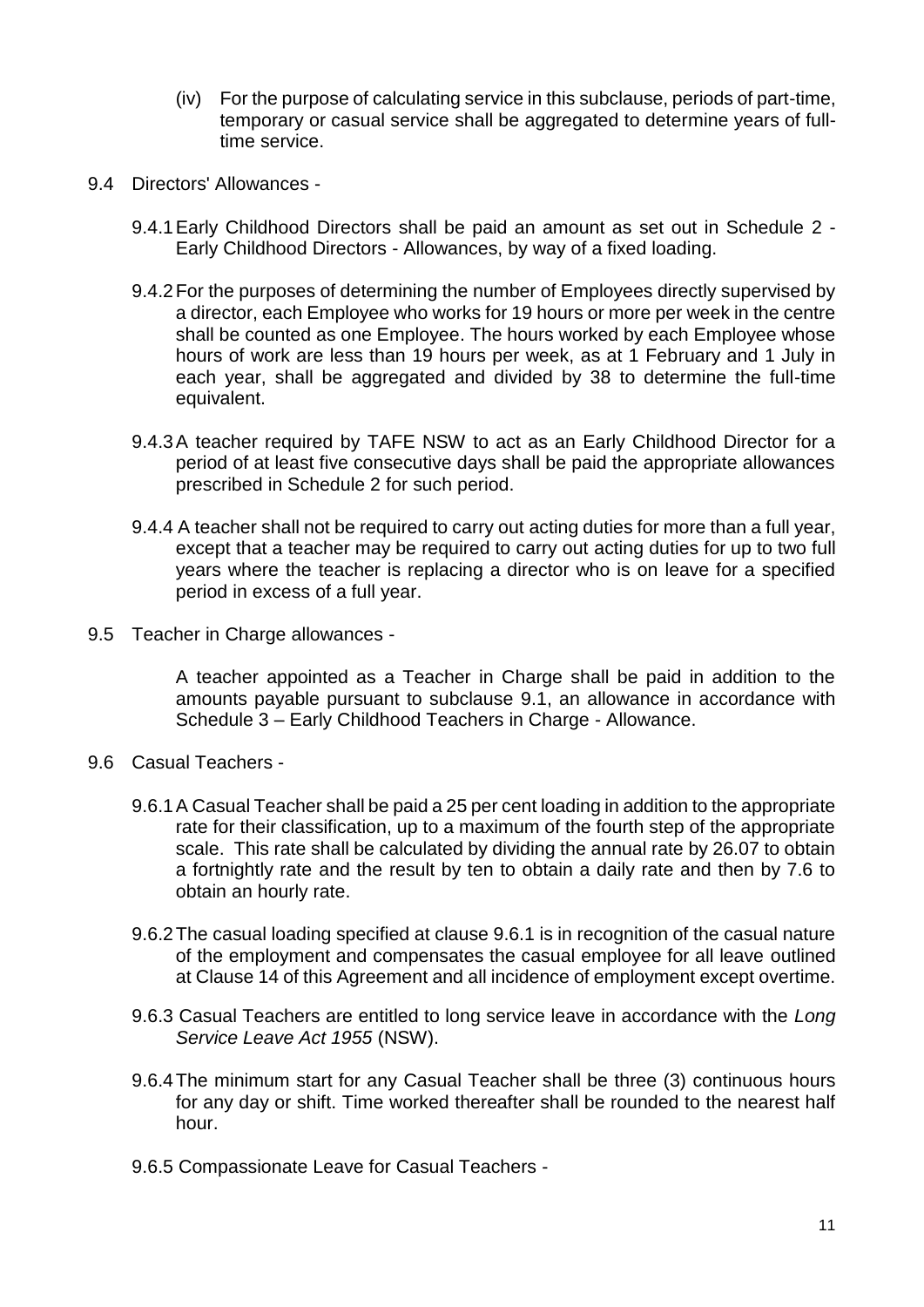- (i) Casual Teachers are entitled to two days unpaid leave on each occasion where a person prescribed in subclause 14.3.5 of clause 14.3 Personal/Carer's Leave contracts, develops or sustains an illness or injury that poses a serious threat to his or her life or dies.
- (ii) The leave in this clause is subject to the evidentiary and notice requirements set out in subclause 14.3.6 and 14.3.7.
- (iii) TAFE NSW must not fail to re-engage a Casual Teacher because the Casual Teacher accessed the entitlements provided for in this clause.

9.6.6 Personal/Carer's leave for Casual Teachers -

- (i) Casual Teachers are entitled to two days unpaid leave on each occasion they need to provide care or support for a person prescribed in subclause 14.3.5 of clause 14.3 Personal/Carer's Leave due to an unexpected emergency, illness or injury.
- (ii) The unpaid leave in this clause is subject to the evidentiary and notice requirements in subclause 14.3.6 and 14.3.7.
- (iii) TAFE NSW must not fail to re-engage a Casual Teacher because the Casual Teacher accessed the entitlements provided for in this clause.
- 9.7 Reclassification
	- 9.7.1Where a Three Year Trained Teacher completes a course of training as set out in the definition of "Four Year Trained Teacher" in clause 3, Dictionary, the teacher shall be transferred to the salary step on the higher salary scale determined by the teacher's years of service on the scale.
	- 9.7.2When a teacher is transferred to a higher salary scale in accordance with paragraph 9.7.1, the date of the transfer shall be the date of completion of formal course requirements, provided that the teacher advises TAFE NSW of the date of such completion within one month of that date. Otherwise the date transfer shall be one month prior to the date on which such advice was furnished by the teacher to TAFE NSW.
- 9.8 Salary packaging -

For the purposes of this clause "salary" means the salary or rates of pay prescribed by Schedule 1, Early Childhood Teachers - Salaries**,** of this Agreement and any allowances paid to an Employee which form part of the Employee's salary for superannuation purposes.

9.8.1An Employee may, by agreement with TAFE NSW, enter into a salary packaging arrangement including salary sacrifice to superannuation where they may convert up to 100% of their salary to other benefits.

Any pre-tax and post-tax payroll deductions must be taken into account prior to determining the amount of salary available to be packaged.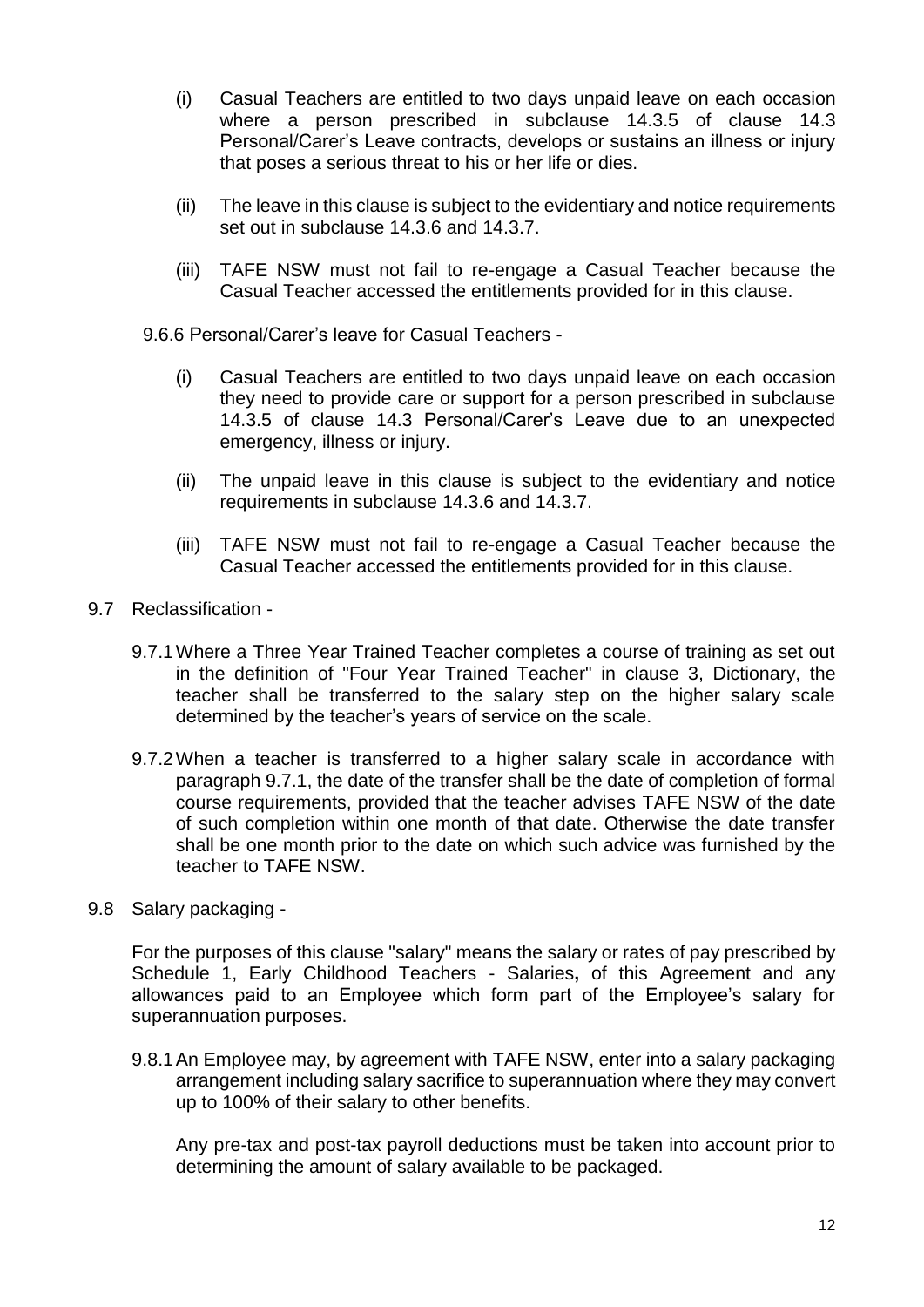- 9.8.2The terms and conditions of the salary packaging arrangement, including the duration as agreed between the Employee and Employer, will be provided in a separate written agreement, in accordance with TAFE NSW's salary packaging scheme, or its replacement. Such agreement must be made prior to the period of service to which the earnings relate.
- 9.8.3Salary packaging must be cost neutral for TAFE NSW. Employees must reimburse TAFE NSW in full for the amount of:
	- (i) any fringe benefits tax liability arising from a salary packaging arrangement; and
	- (ii) any administrative fees.
- 9.8.4Where the Employee makes an election to salary package the following payments made by TAFE NSW in relation to an Employee shall be calculated by reference to the annual salary which the Employee would have been entitled to receive but for the salary packaging arrangement:
	- (i) Superannuation Guarantee Contributions;
	- (ii) any salary-related payment including but not limited to allowances and workers compensation payments; and
	- (iii) payments made in relation to accrued leave paid on termination of the Employee's employment or on the death of the Employee.

# **10.Hours of Work**

- 10.1 The ordinary working hours, inclusive of crib breaks taken at the Centre, shall not exceed an average of 38 per week, over a 12 month cycle, between the hours of 6.00 a.m. to 7.00 p.m. Monday to Friday to be worked by one of the following methods:
	- 10.1.1 A teacher working in shifts of no more than eight hours duration.
		- (i) A teacher shall accrue 0.4 of one hour for eight hours duty on each day of attendance to a maximum of one (1) paid rostered day off (RDO) in each 20 days of service. RDOs are to be taken during TAFE NSW breaks where possible. There shall be a maximum of 12 RDOs in any 12 consecutive months of employment.
		- (ii) Each day of paid leave taken including each public holiday and the annual holiday (but not including long service leave) shall be regarded as a day worked for accrual purposes.
		- (iii) A teacher shall be entitled to be paid on termination of employment for rostered days off which have been accumulated but not taken at the rate of pay effective on the date of termination.
		- (iv) A teacher shall not be entitled to personal/carer's leave in respect of illness whilst on a rostered day off. In the event of a rostered day off falling on a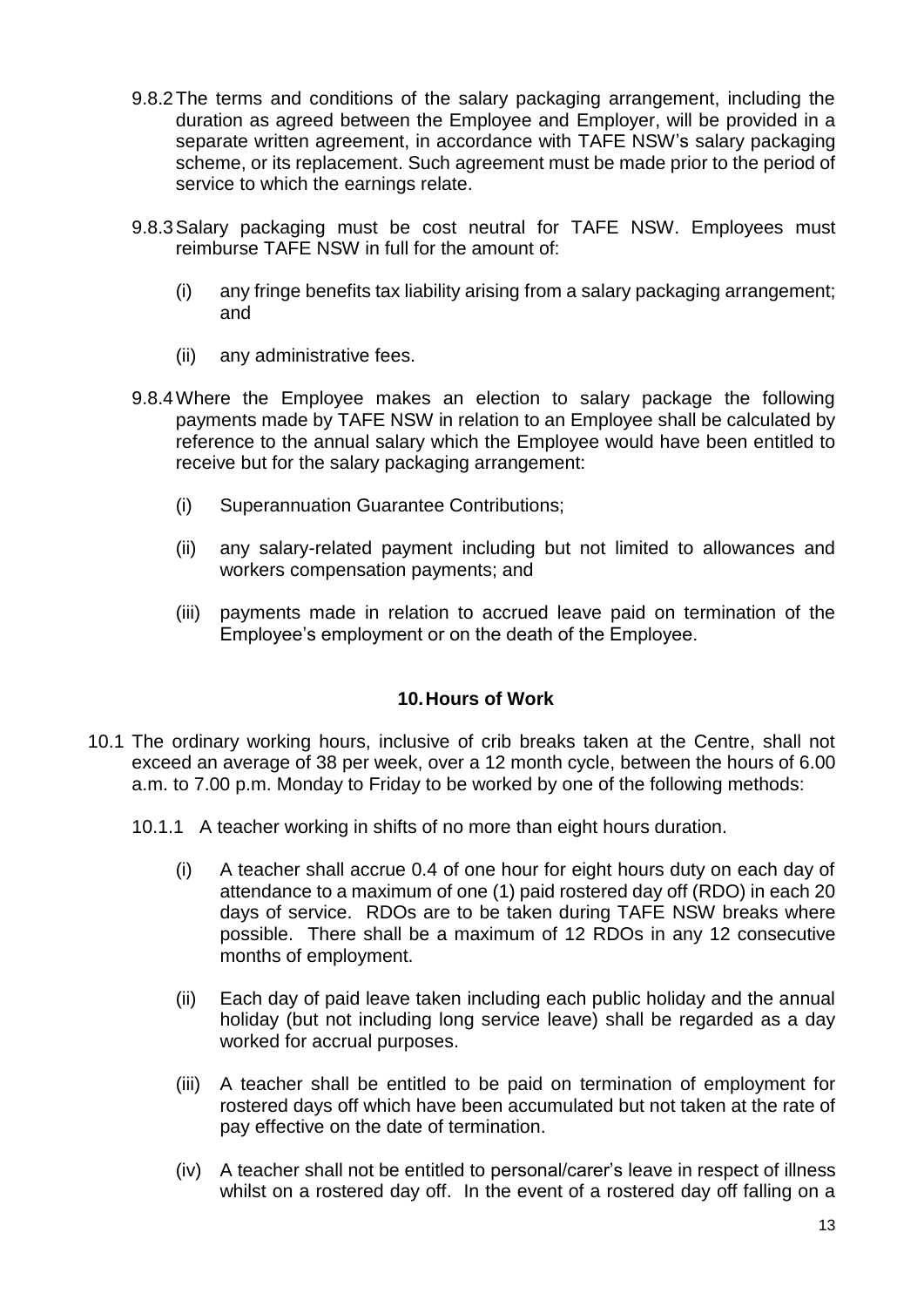public holiday, the teacher and Employer shall agree on an alternative day off as a substitute.

- 10.1.2 A teacher working in shifts of more than eight ordinary hours on one or more days during the work cycle:
	- (i) may work three 10 hour shifts and one eight hour shift per week; or
	- (ii) four 9.5 hour shifts per week; or
	- (iii) any other shift arrangement whereby a teacher works no more than 10 hours per day or 38 hours per week.

If the teacher works a shift longer than eight hours the teacher shall receive an additional paid crib break of 10 minutes which shall be taken at a time convenient to TAFE NSW.

- 10.1.3 Any Part Time or Temporary teacher who, immediately prior to commencement of this agreement, was receiving a loading of 5 per cent in lieu of having access to rostered days off, is entitled to retain this loading for the duration of their continuous employment with TAFE NSW.
- 10.1.4 Any Casual teacher who, immediately prior to commencement of this agreement, was receiving a loading of 5 per cent in lieu of having access to rostered days off, is entitled to retain a 3.3 per cent loading for the duration of their continuous employment with TAFE NSW
- 10.2 Rostering
	- 10.2.1 A teacher shall be advised by the manager in charge of the centre at least seven (7) days in advance of the day or days on which the teacher is to be rostered off duty.
	- 10.2.2 An individual teacher may, with the agreement of the manager in charge of the centre, substitute the day that teacher is rostered off duty for another day.

10.3 Rostered Days Off -

- 10.3.1 A teacher may elect, with the consent of TAFE NSW, to take a rostered day off at any time.
- 10.3.2 A teacher may elect, with the consent of TAFE NSW, to take rostered days off in part-day amounts.
- 10.3.3 A teacher may elect, with the consent of TAFE NSW, to accrue some or all rostered days off for the purpose of creating a bank to be drawn upon at a time mutually agreed between TAFE NSW and Teacher, or subject to reasonable notice by the teacher or TAFE NSW.
- 10.4 Crib Breaks -

10.4.1 A teacher shall be entitled to 30 consecutive minutes crib break within the centre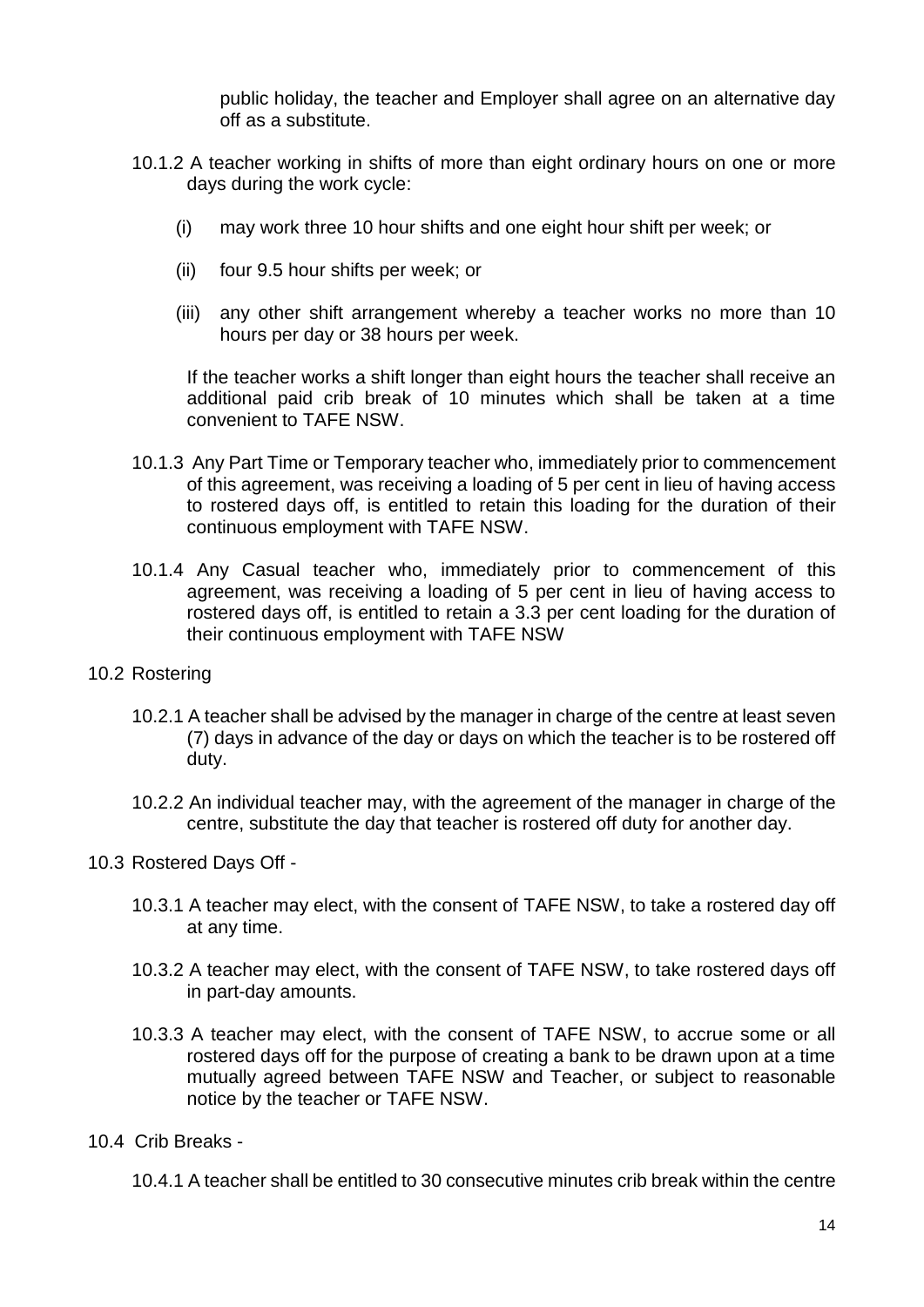- 10.4.2 Where a meal is taken at the centre, it shall be counted as time worked. A teacher is not to be required to work for more than five hours without being given the opportunity to take a crib break.
- 10.5 Make-up Time
	- 10.5.1 A teacher may elect, with the consent of TAFE NSW, to work "make-up time", under which the teacher takes time off ordinary hours and works those hours at a later time during the spread of ordinary hours, at the ordinary rate of pay.
	- 10.5.2 A teacher on shift work may elect, with the consent of TAFE NSW, to work "make-up time" (under which the teacher takes time off ordinary hours and works those hours at a later time), at the shift work rate which would have been applicable to the hours taken off.
- 10.6 Lactation Breaks
	- 10.6.1 This clause applies to teachers who are lactating mothers. A lactation break is provided for breastfeeding, expressing milk or other activity necessary to the act of breastfeeding or expressing milk and is in addition to any other rest period or crib break as provided for in this Agreement.
	- 10.6.2 A full time teacher or a part time teacher working more than 4 hours per day is entitled to a maximum of two paid lactation breaks of up to 30 minutes each per day.
	- 10.6.3 A part time teacher working 4 hours or less on any one day is entitled to only one paid lactation break of up to 30 minutes on any day so worked.
	- 10.6.4 A flexible approach to lactation breaks can be taken by mutual agreement between a teacher and their manager provided the total lactation break time entitlement is not exceeded. When giving consideration to any such requests for flexibility, a manager needs to balance the operational requirements of the organisation with the lactating needs of the teacher.
	- 10.6.5 TAFE NSW shall provide access to a suitable, private space with comfortable seating for the purpose of breastfeeding or expressing milk.
	- 10.6.6 Other suitable facilities, such as refrigeration and a sink, shall be provided where practicable. Where it is not practicable to provide these facilities, discussions between the manager and teacher will take place to attempt to identify reasonable alternative arrangements for the Teacher's lactation needs.
	- 10.6.7 Teachers experiencing difficulties in effecting the transition from home-based breastfeeding to the workplace will have telephone access in paid time to a free breastfeeding consultative service, such as that provided by the Australian Breastfeeding Association's Breastfeeding Helpline Service or the Public Health System.
	- 10.6.8 Teachers needing to leave the workplace during time normally required for duty to seek support or treatment in relation to breastfeeding and the transition to the workplace may utilise personal/carer's leave in accordance with subclause 14.3 and 9.6.6 of this Agreement.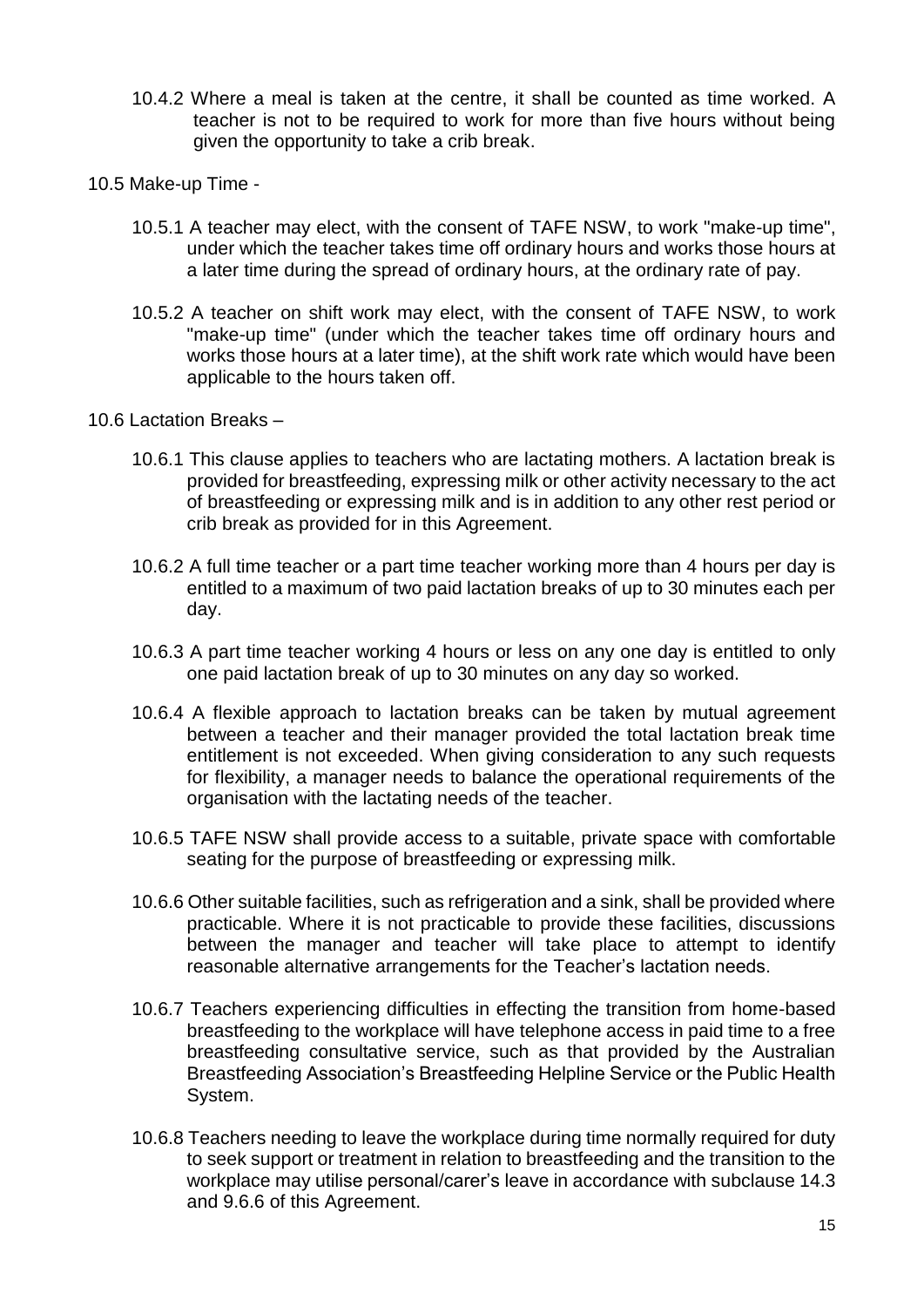## **11.Non Contact Time**

- 11.1 Both TAFE NSW and the Union recognise that all teachers and directors should be relieved from face to face duties in order to perform programming, record keeping, liaison with parents and outside agencies and administration duties.
	- 11.1.1 Directors Administration Time

Full time directors shall receive a minimum of 5 hours per week of non contact time to perform administrative duties.

11.1.2 Full Time Teachers Non Contact Time

Teachers shall receive a minimum of 2 hours per week of non contact time.

- 11.1.3 Directors or teachers who receive non contact time in excess of this shall not have this time reduced as a result of the making of this Agreement.
- 11.1.4 Non contact time for Part-time Teachers and directors shall be on a pro rata basis.

#### **12. Shift Work**

- 12.1 For the purposes only of calculating the loadings provided for in this clause:
	- 12.1.1 a fortnightly rate of pay shall be obtained by dividing the teacher's annual rate by 26.07;
	- 12.1.2 a daily rate of pay shall be obtained by dividing the fortnightly rate, as provided for in paragraph 12.1.1, by ten;
	- 12.1.3 the rate of pay for a Casual Teacher shall be calculated in accordance with subclause 9.6.
- 12.2 In addition to the weekly or daily rate of salary provided for in Clause 9, a loading shall be payable to a teacher required to perform shift work as follows:
	- 12.2.1 early morning shift 10 per cent;
	- 12.2.2 afternoon shift 15 per cent;
	- 12.2.3 night shift, rotating with day or afternoon shift 17.5 per cent;
	- 12.2.4 night shift, non rotating 30 per cent.
- 12.3 Where a teacher is required to work on a Saturday, Sunday or a public holiday, they will be paid for each such day or shift worked on the following basis:
	- 12.3.1 Saturday at one and a half times the daily rate of pay.
	- 12.3.2 Sunday at double the daily rate of pay.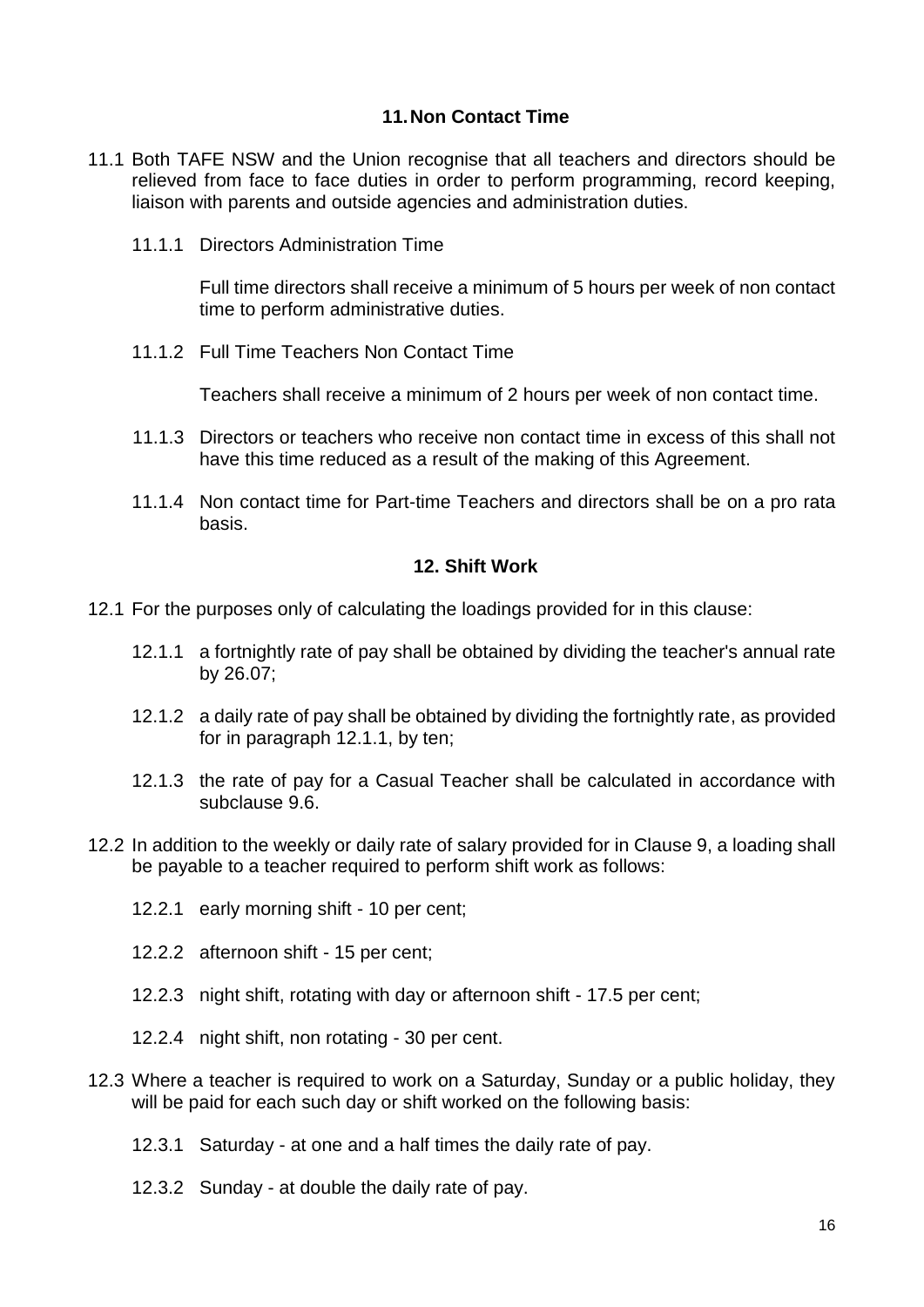- 12.3.3 Public holidays at two and a half times the daily rate of pay.
- 12.3.4 The payments prescribed by this subclause shall be in substitution for, and not cumulative upon, the shift loading prescribed in subclause 12.2.

# **13. Public Holidays**

13.1 The following days shall be holidays in this Agreement: New Year's Day, Australia Day, Good Friday, Easter Saturday, Easter Monday, Anzac Day, Queen's Birthday, Eight Hour Day, Christmas Day, Boxing Day. All days proclaimed as public holidays for the State shall be holidays, provided that any day proclaimed as a holiday for the State for a special purpose but observed throughout the State on different days also shall be a holiday.

## **14. Leave**

This clause does not apply to Casual Teachers.

14.1 Annual Leave -

- 14.1.1 Teachers are entitled to a minimum of 4 weeks annual leave for each year of service. Annual leave accrues progressively during the year according to the teacher's hours of work and accumulates from year to year.
- 14.1.2 All annual leave is to be taken during TAFE NSW non-teaching and vacation periods where possible.
- 14.1.3 A teacher may elect, with the consent of TAFE NSW, to take annual leave not exceeding ten days in single-day periods or part thereof in any calendar year at a time or times agreed by the parties.
- 14.2 Annual Leave Loading
	- 14.2.1 For the purpose of this clause the leave year shall commence on 1 December each year and shall end on 30 November of the following year.
	- 14.2.2 Teachers shall accrue a loading of 17.5 per cent of their weekly salary for each week of annual leave accrued by the teacher.
	- 14.2.3 Payment for accrued annual leave loading shall occur following the first full pay period after 1 December each year and will be based on the amount of annual leave loading accrued by the teacher during the previous leave year.
	- 14.2.4 Where a teacher's employment is terminated or a teacher resigns from their employment they are entitled to receive payment for any accrued but unpaid annual leave loading up to the date of termination on a pro rata basis.
- 14.3 Paid Personal/Carer's Leave
	- 14.3.1 Full time Teachers are entitled to 15 days paid personal/carer's leave for each year of service.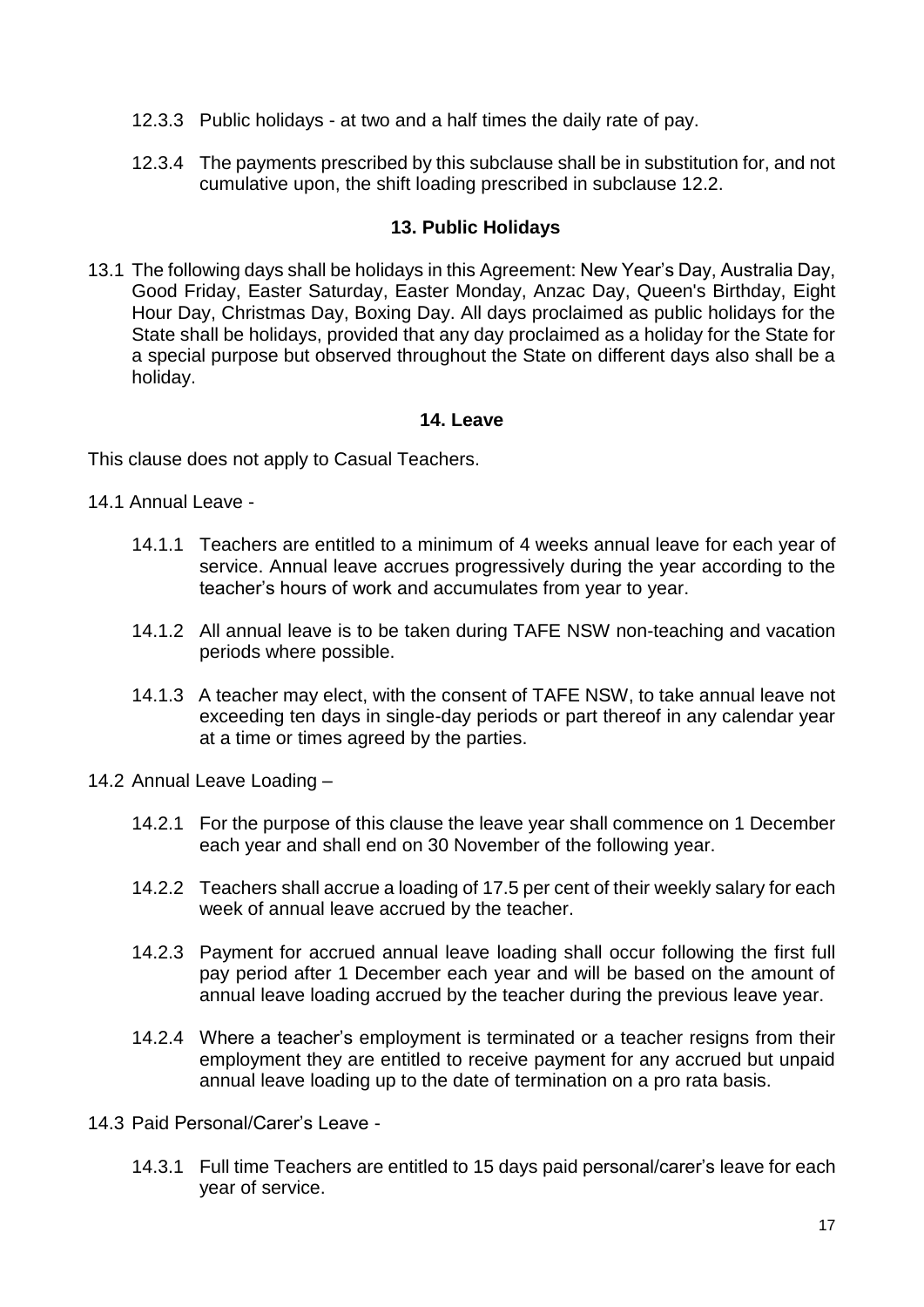- 14.3.2 The personal/carer's leave entitlement for a Part-time Teacher employed in a centre shall be on a pro rata basis.
- 14.3.3 A teacher may take paid sick personal/carer's leave if they are not fit to attend work because of a personal illness or injury.
- 14.3.4 A teacher may take paid personal/carer's leave to provide care or support to a person set out in subparagraph 14.3.5 who needs the teacher's care or support because of an illness, injury or unexpected emergency affecting the person. Such leave may be taken for part of a single day.
- 14.3.5 The entitlement to use personal/carer's leave in accordance with subclause 14.3.4 is subject to the person concerned being:
	- (a) a spouse of the teacher; or
	- (b) a De Facto Partner; or
	- (c) a child or an adult child (including an adopted child, a stepchild, a foster child or an ex nuptial child), parent (including a foster parent and legal guardian), grandparent, grandchild or sibling of the teacher or spouse or de facto partner of the teacher; or
	- (d) a member of the teacher's household.
- 14.3.6 The teacher shall, if required, establish, either by production of a medical certificate or statutory declaration, the illness, injury or unexpected emergency affecting the person concerned and that the person requires care or support. In normal circumstances, a teacher would not take carer's leave under this subclause where another person has taken leave to care for the same person.
- 14.3.7 A teacher shall, wherever practicable, give TAFE NSW notice, prior to the absence, of the intention to take leave, the name of the person requiring care and that person's relationship to the teacher, the reasons for taking such leave and the estimated length of absence. If it is not practicable for the teacher to give notice of absence, the teacher shall notify TAFE NSW as soon as practicable after the leave starts.
- 14.3.8 Special sick leave shall be available in line with TAFE NSW policy.
- 14.4 Unpaid Carers Leave
	- 14.4.1 If paid personal/carer's leave has been exhausted, a teacher is entitled to take unpaid leave when they need to provide care or support to a person set out in subparagraph 14.3.5 who is ill, injured or affected by an unexpected emergency.
- 14.5 Compassionate Leave
	- 14.5.1 A teacher shall be entitled to up to two days compassionate leave, without deduction of pay, on each occasion when a person prescribed in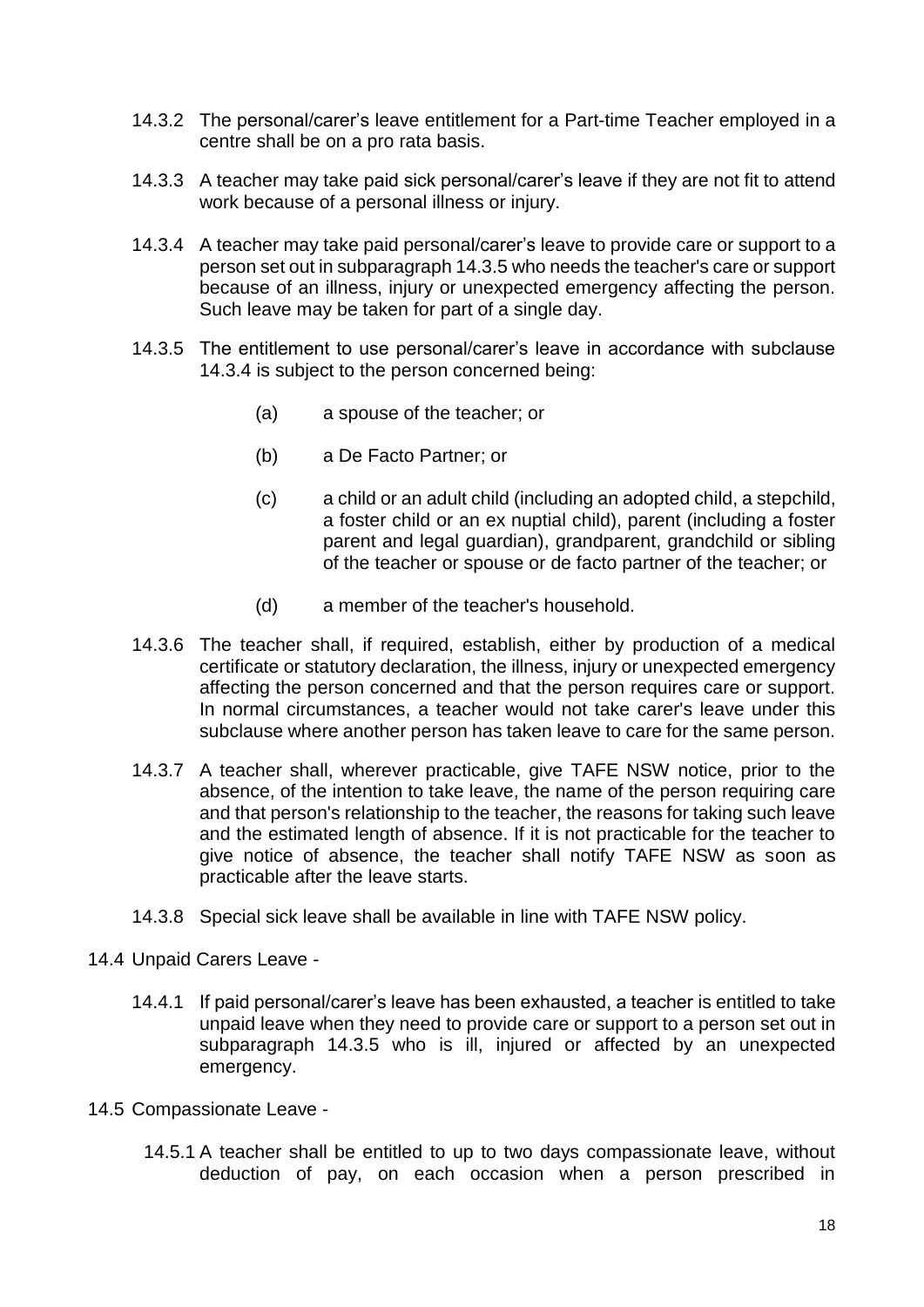subparagraph 14.3.5 contracts, develops or sustains an illness or injury that poses a serious threat to his or her life or dies.

- 14.5.2 The teacher must notify TAFE NSW as soon as practicable of the intention to take compassionate leave and will, if required by TAFE NSW, provide, to the satisfaction of TAFE NSW, proof of the relevant death, illness or injury.
- 14.5.3 Compassionate leave may be taken in conjunction with other leave available to the teacher. In determining such a request, TAFE NSW will give consideration to the circumstances of the teacher and the reasonable operation requirements of the business.
- 14.6 Family and Community Service Leave (FACS)
	- 14.6.1 The maximum amount of FACS leave that may be granted for Full-time Teachers is:
		- (i) during the first 12 months of service 2.5 working days;
		- (ii) after completion of 12 months of service five working days in any two-year period; or
		- (iii) one working day for each year of service after two years of continuous service, less any period of family and community service leave already taken.
	- 14.6.2 The FACS leave entitlement for a Part-time Teacher employed in a centre shall be on a pro rata basis.
	- 14.6.3 FACS leave is provided in addition to the entitlement to Personal/Carer's Leave under this Agreement and the TAFE NSW Policy - Special Leave.
- 14.7 Community Service Leave
	- 14.7.1 TAFE NSW Policy Special Leave provides for paid leave for jury service and for emergency service volunteers subject to the conditions outlined in the policy.
- 14.8 Leave for Matters Arising from Domestic Violence
	- 14.8.1 The definition of domestic violence for the purpose of this clause is as defined in the *Crimes (Domestic and Personal Violence) Act 2007*.
	- 14.8.2 Full Time Employees are entitled to access 10 days of paid domestic and family violence leave per calendar year. This leave may be accessed without the need to exhaust other leave entitlements first.
	- 14.8.3 Employees other than Full Time Employees will be entitled to the paid leave in clause 14.8.2 on a pro rata basis however all employees will be able to access a minimum of five days paid leave each calendar year.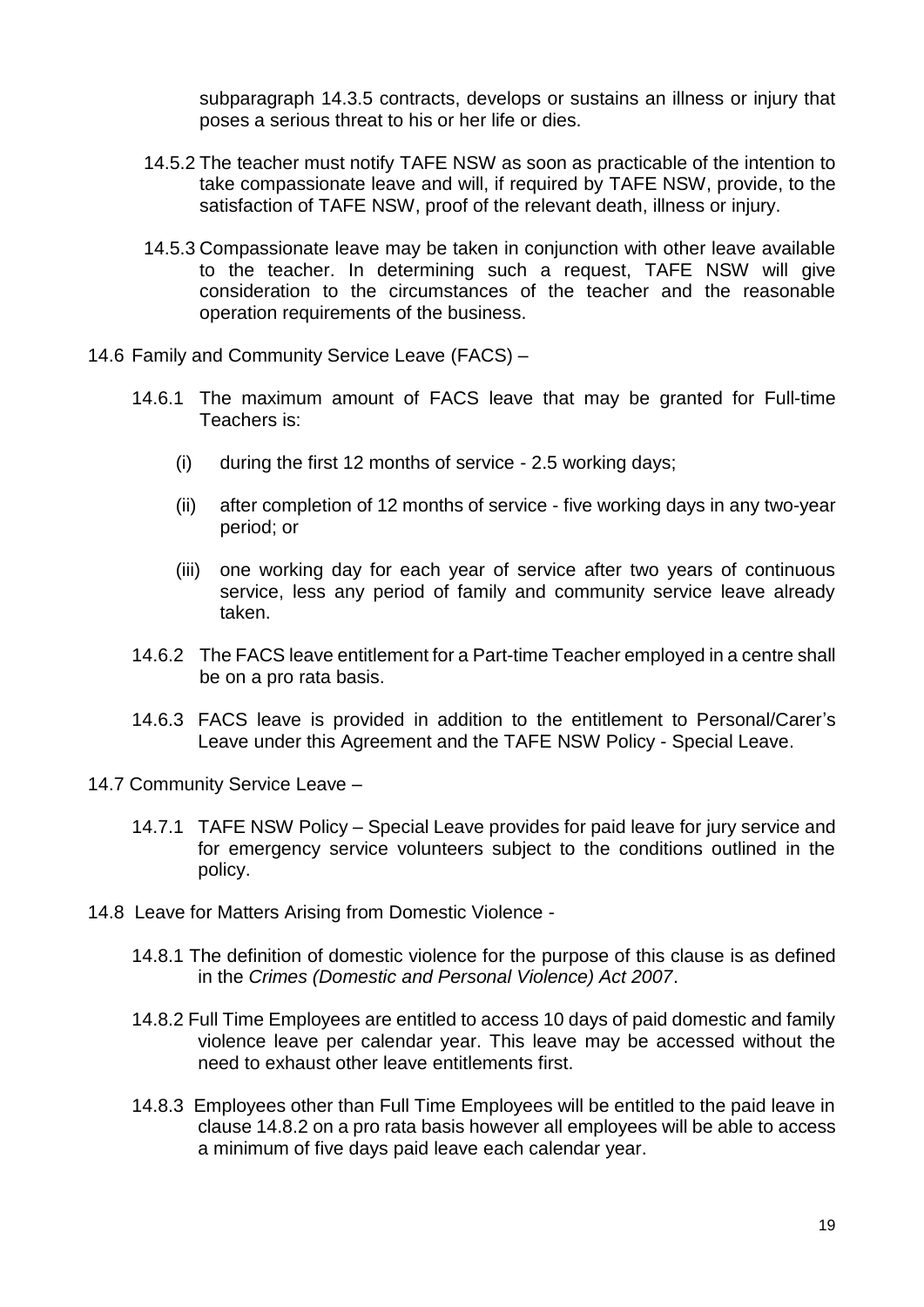- 14.8.4 Domestic and family violence leave is able to taken in part-days, single days, or consecutive days.
- 14.8.5 Domestic and family violence leave under this clause is non-cumulative and does not accrue year to year.
- 14.8.6 The Employer will need to be satisfied, on reasonable grounds, that domestic violence has occurred and may require proof presented in the form of an agreed document issued by the police force, a court, a doctor, a domestic violence support service or lawyer.
- 14.8.7 Personal information concerning domestic violence will be kept confidential by the Employer. Any documentation sighted by the Employer will be returned to the Employee, unless the Employee requests otherwise.
- 14.8.8 The Employer and Employee should discuss how to address the Employee's safety and support needs at work. The Employer and Employee may, if necessary, develop a plan to eliminate or minimise risks in the workplace related to family and domestic violence. Where appropriate TAFE NSW will facilitate flexible working arrangements, subject to operational requirements, including changes to working times and changes to work location, telephone number and email address.
- 14.8.9 Entitlements provided for in subclauses 14.3 Paid Personal/Carer's Leave, 14.6 FACS Leave and 9.6.5 Compassionate Leave for Casual Teachers of this Agreement may also be used by an Employee experiencing domestic violence.

# **15. Overtime and Time Off in Lieu of Payment for Overtime**

## 15.1 Overtime

- 15.1.1 Subject to 15.1.2 and 15.1.3, all hours required by TAFE NSW to be worked outside the ordinary hours of work prescribed by Clause 10, Hours of Work, including where a teacher is required to stay back to supervise children who have not been picked up or to cover related emergency situations including staff absences, but excluding the normal preparation and programming duties of a teacher, shall be paid at the rate of time and one half for the first two hours and double time thereafter.
- 15.1.2 Notwithstanding 15.1.1, teachers may be required to attend out of hours enrolment sessions, in-service, staff meetings, parent and committee management meetings and other duties not including the supervision of children without any payment being due.
- 15.1.3 Teachers, other than Casual Teachers, shall be allowed three days paid compensatory leave per annum, in lieu of attendance at out of hours enrolment sessions, in-service, staff meetings, parent and committee management meetings and other duties not including the supervision of children. This compensatory leave shall be granted and taken on a day or days determined by the director or line manager and be mutually convenient.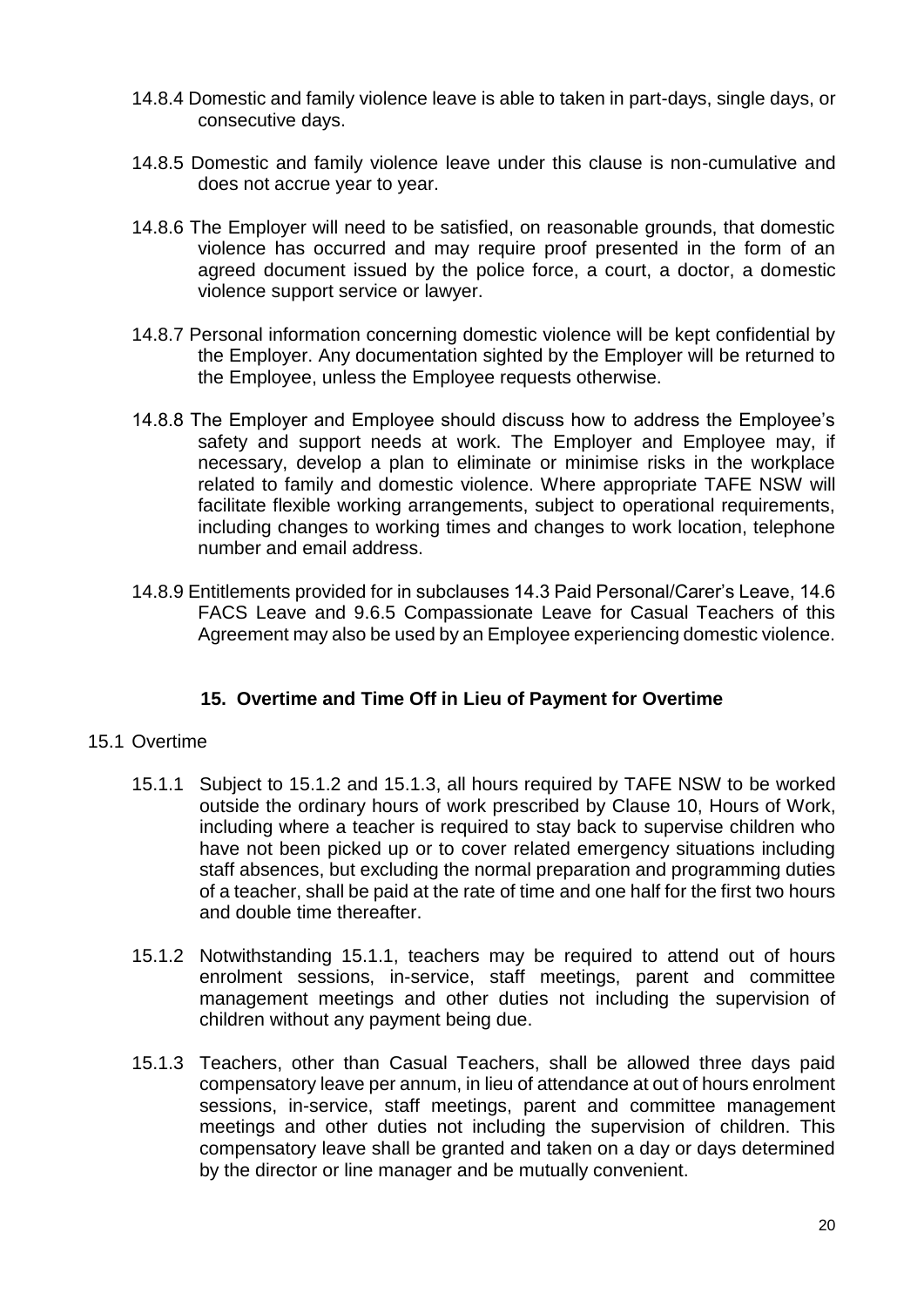15.2 Time Off in Lieu of Payment for Overtime

- 15.2.1 A teacher may elect, with the consent of TAFE NSW, to take time off in lieu of payment for overtime at a time or times agreed with TAFE NSW.
- 15.2.2 Time off taken during ordinary-time hours shall be paid at the ordinary time rate, that is, an hour for each hour worked.
- 15.2.3 If the time off is not taken for whatever reason, payment at overtime rates shall occur after 12 months or on termination.

# **16. Job Share**

- 16.1 Job share is a five-day full-time position which is shared by two teachers, working a predetermined number of full days each per week.
- 16.2 Job share under this clause is only available to Early Childhood Teachers, not Early Childhood Directors.
- 16.3 Procedures for implementing job share:
	- 16.3.1 Teachers interested in job share may put forward a proposal in writing to the director. This proposal should include the following:
		- (i) reasons;
		- (ii) benefits to the centre;
		- (iii) strategies for the management of job share;
		- (iv) nominated days of work.
	- 16.3.2 The director and the prospective job share teacher will then meet to discuss the following issues:
		- (i) advantages/disadvantages of proposal;
		- (ii) strategies for communication between job share teachers;
		- (iii) strategies for communication with other staff members;
		- (iv) attendance at parent meetings and preparation of written reports;
		- (v) attendance at staff meetings, regional meetings, in-service courses and other out of hours meetings or functions;
		- (vi) curriculum and programming issues.
		- (vii) The parties note that attendance at meetings on days that a job share teacher is normally not expected to attend is at the discretion of the teacher.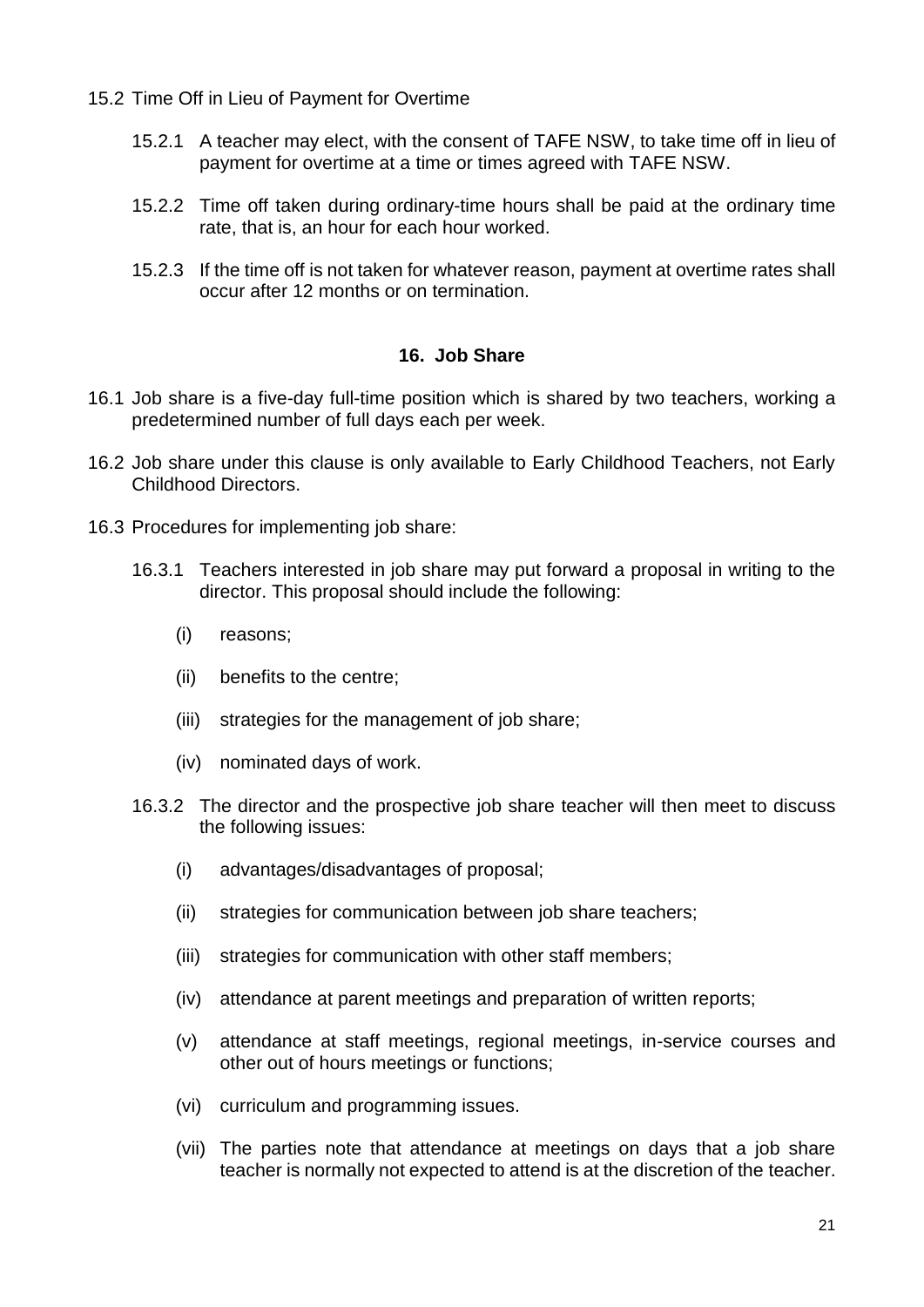- 16.3.3 If there is an in principle agreement between the above parties, the written proposal will be forwarded to the General Manager.
- 16.3.4 The General Manager will confirm, in writing, whether the proposal is approved or not.
- 16.3.5 If job share is approved, the second position is advertised and both positions will become Permanent Part-time.
- 16.3.6 Following the appointment of the second job share teacher, the issues identified in paragraph 16.3.2 will be discussed at a full staff meeting.
- 16.4 TAFE NSW reserves the right to:
	- 16.4.1 view each situation on an individual basis;
	- 16.4.2 nominate, if necessary, a number of staff or an overall percentage of teachers in TAFE Children's Centres who are able to job share;
	- 16.4.3 determine the number of job share positions in each centre.
- 16.5 Absences that occur due to approved leave, including sick leave, by one of the two job share teachers will be offered in the first instance to the other person. The teacher cannot be directed to work such absences.
- 16.6 Resignations In the event that the position of one job share teacher at a particular centre becomes vacant, the following procedure will occur:
	- 16.6.1 the remaining Part-time Teacher may be offered the option of a full-time position;
	- 16.6.2 another permanent staff member, including a Part-time Teacher, may transfer to the job share position;
	- 16.6.3 if neither of the above occurs, then the part-time position will be advertised.

## **17. Duties of Teachers**

- 17.1 The normal duties of teachers shall include the usual duties performed in attendance at a centre as well as the usual planning, resourcing and extracurricular activities associated with a centre, including attendance at parent and committee management meetings.
- 17.2 A director shall, in addition to subclause 17.1, have responsibility for the supervision of Teachers and the security and maintenance of a centre.

# **18. First-Aid Certificate**

18.1 Teachers, other than Casual Teachers, will be required to obtain and maintain a firstaid certificate under the following conditions: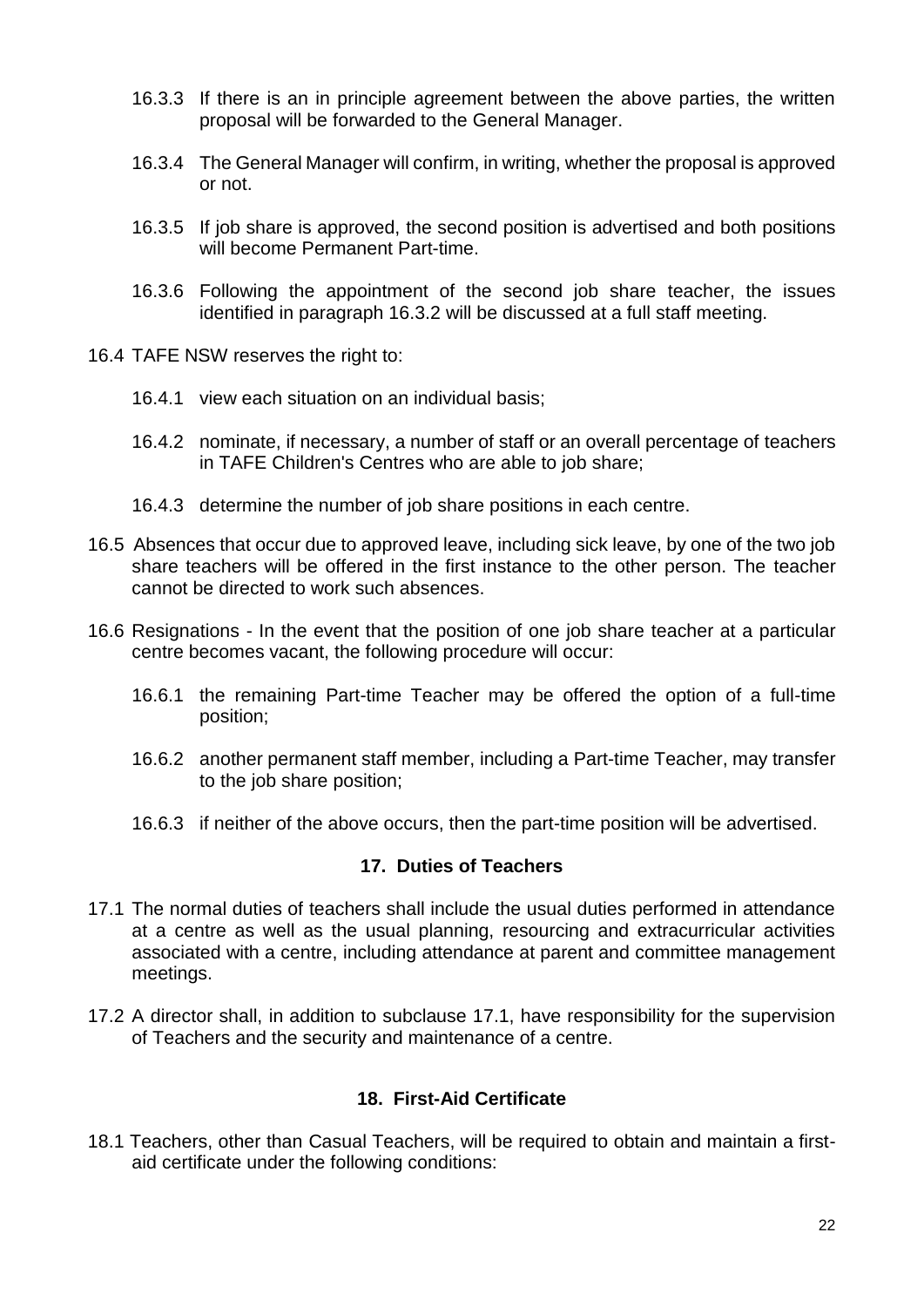- 18.1.1 Teachers in the first six months of employment will be required to have or to obtain a senior first-aid certificate.
- 18.1.2 Teachers will be required to maintain the currency of their first-aid certification.

18.1.3 Teachers will be granted paid leave to attend a first-aid course or, when the Teacher attends the course in their own time, the teacher will receive time in lieu at ordinary rates for course attendance time.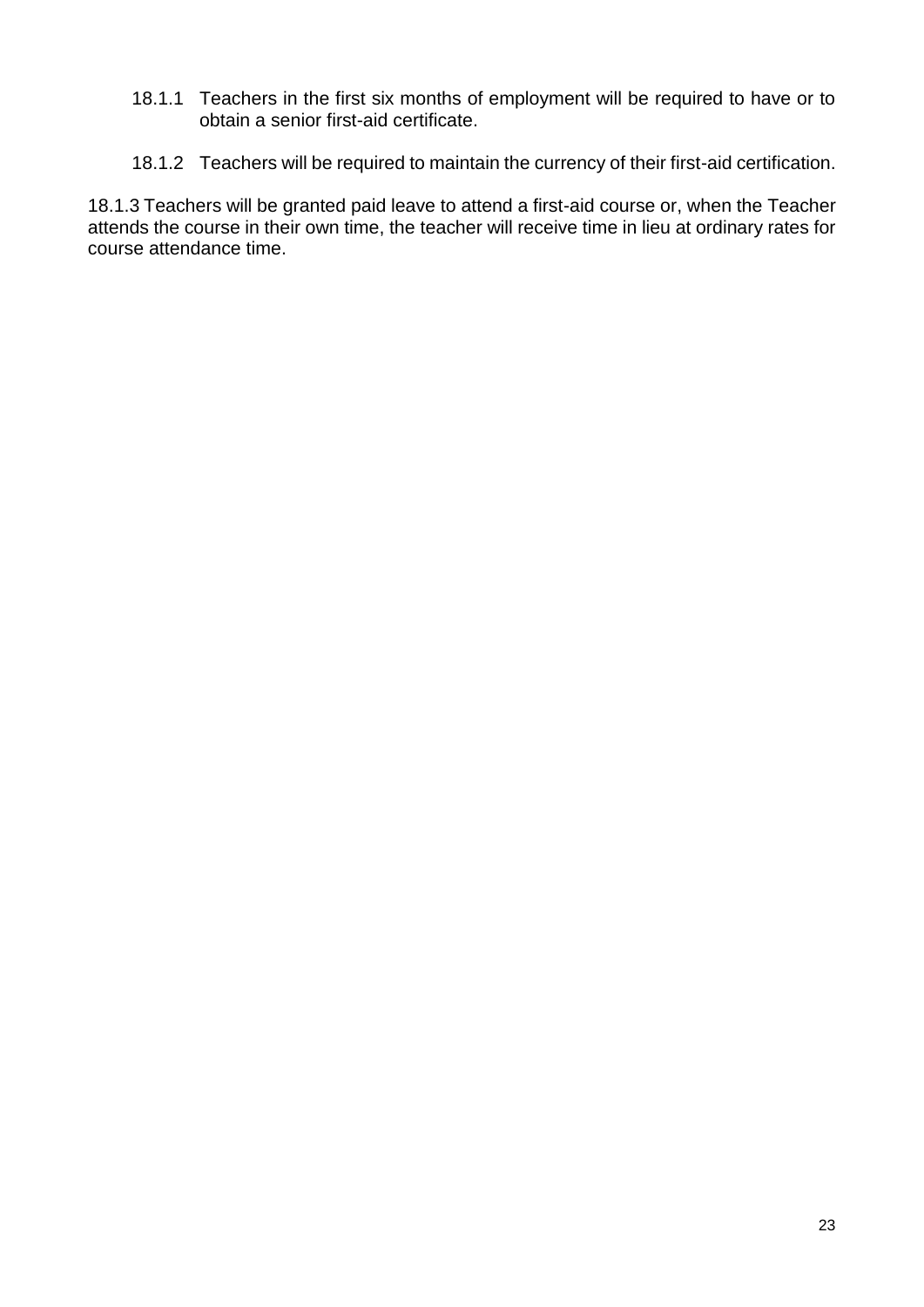# **Schedule 1 – Early Childhood Teachers - Salaries**

The following minimum annual salaries shall apply with effect from the beginning of the first pay period commencing on or after the date specified.

| <b>Three Year</b> | Rates From the        | Rates From the   |
|-------------------|-----------------------|------------------|
| <b>Trained</b>    | first pay period      | first pay period |
| <b>Teachers</b>   | to commence           | to commence      |
|                   | on or after 19        | on or after 1    |
|                   | <b>June 2020</b>      | <b>July 2021</b> |
|                   |                       |                  |
|                   | Per annum \$          | Per annum \$     |
|                   |                       |                  |
|                   | 0.3% Increase         | 2.04% Increase   |
| Step 1            | 62,315                | 63586            |
| Step 2            | 62,490                | 63765            |
| Step 3            | 68,913                | 70319            |
| Step 4            | 72,072                | 73542            |
| Step 5            | 75,355                | 76892            |
| Step 6            | 79,002                | 80614            |
| Step 7            | 80,990                | 82642            |
| Step 8            | 82,955                | 84647            |
| Step 9            | 86,263                | 88023            |
| Step 10           | 89,706                | 91536            |
| Step 11           | 92,127                | 94006            |
| Four Year         | <b>Rates From the</b> | Rates From the   |
| <b>Trained</b>    | first pay period      | first pay period |
| <b>Teachers</b>   | to commence           | to commence      |
|                   | on or after 19        | on or after 1    |
|                   | <b>June 2020</b>      | <b>July 2021</b> |
|                   | Per annum \$          | Per annum \$     |
|                   | 0.3% Increase         | 2.04% Increase   |
| Step 1            | 66,262                | 67614            |
| Step 2            | 70,370                | 71806            |
| Step 3            | 74,326                | 75842            |
| Step 4            | 78,709                | 80315            |
| Step 5            | 82,794                | 84483            |
| Step 6            | 86,263                | 88023            |
| Step 7            | 89,706                | 91536            |
| Step 8            | 93,597                | 95506            |
| Step 9            | 97,336                | 99322            |
|                   |                       |                  |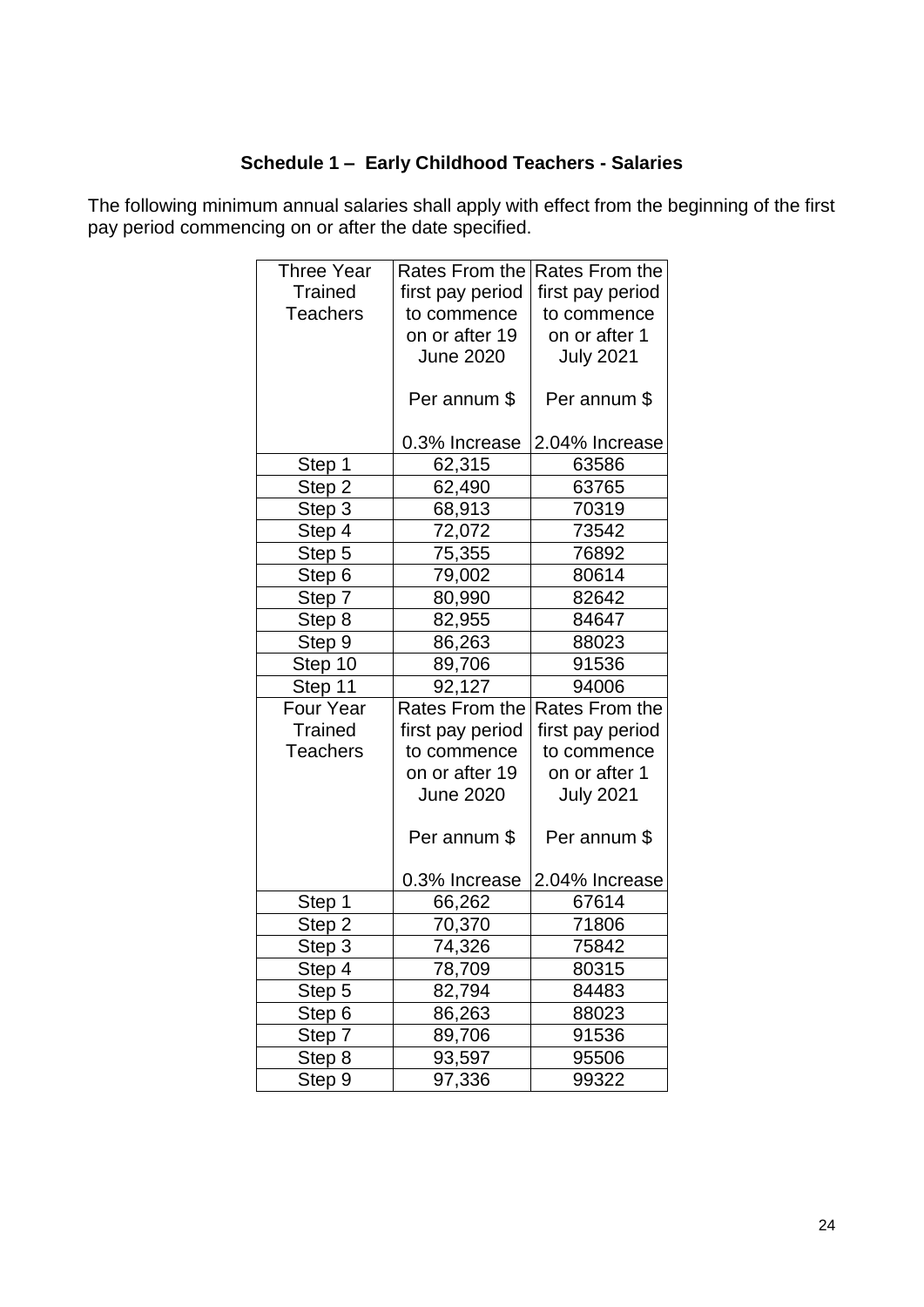# **Schedule 2 – Early Childhood Directors - Allowances**

The following minimum rates shall apply with effect from the beginning of the first full pay period commencing on or after the date specified.

|                               | Rates From the first pay<br>period to commence on or<br>after 19 June 2020 | Rates From the first pay<br>period to commence on or<br>after 1 July 2021 |
|-------------------------------|----------------------------------------------------------------------------|---------------------------------------------------------------------------|
|                               | Per annum \$                                                               | Per annum \$                                                              |
|                               | 0.3% Increase                                                              | 2.04% Increase                                                            |
| <b>Units</b>                  |                                                                            |                                                                           |
| 1 to 6 Employees              | 11,442                                                                     | 11675                                                                     |
| 7 or more<br><b>Employees</b> | 13,844                                                                     | 14126                                                                     |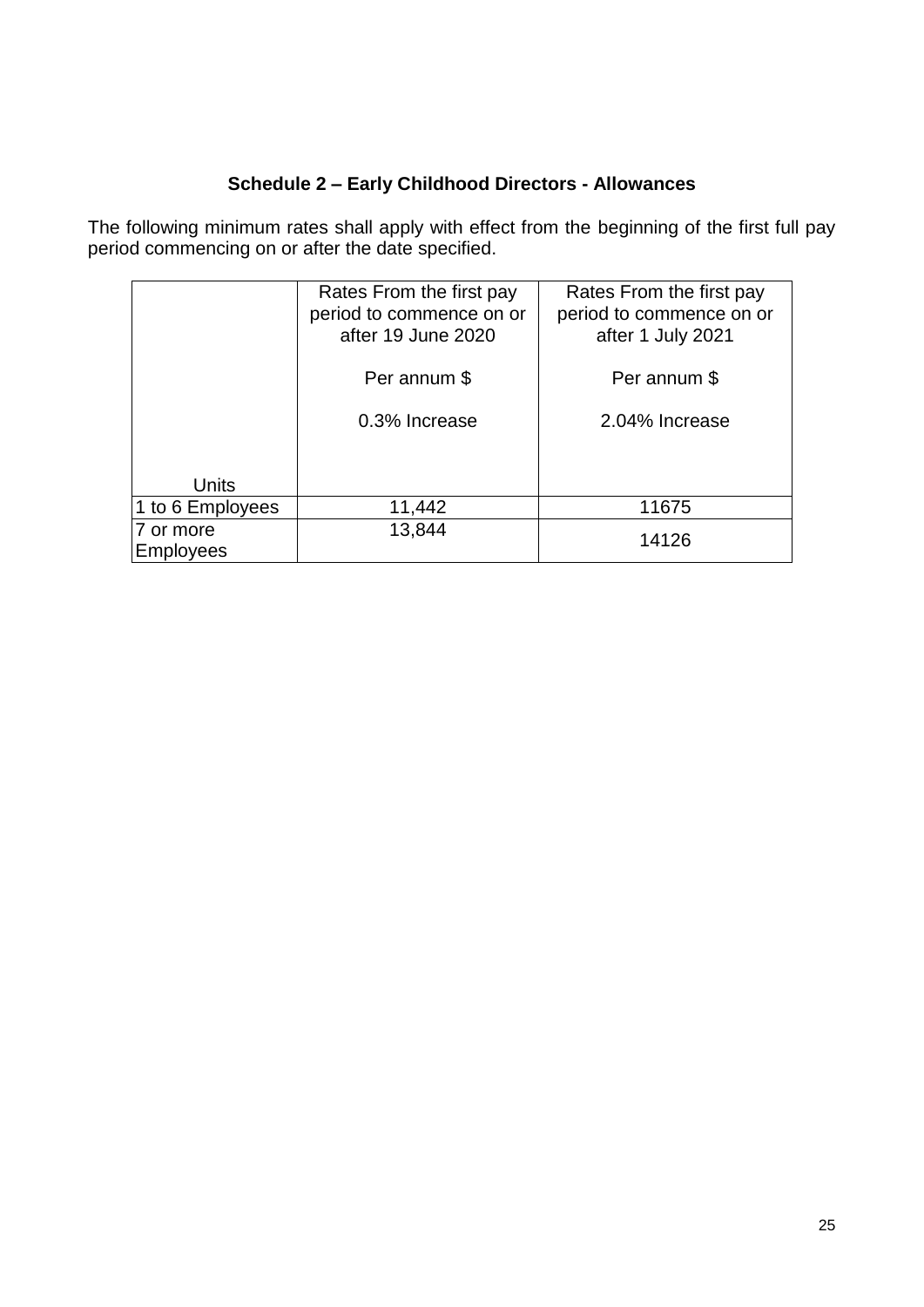# **Schedule 3 – Early Childhood Teacher in Charge - Allowances**

The following minimum rates shall apply with effect from the beginning of the first full pay period commencing on or after the date specified.

|                               | Rates From the first pay<br>period to commence on or<br>after 19 June 2020 | Rates From the first pay<br>period to commence on or<br>after 1 July 2021 |
|-------------------------------|----------------------------------------------------------------------------|---------------------------------------------------------------------------|
|                               | Per annum \$                                                               | Per annum \$                                                              |
|                               | 0.3% Increase                                                              | 2.04% Increase                                                            |
| <b>Units</b>                  |                                                                            |                                                                           |
| 1 to 6 Employees              | 5,722                                                                      | 5839                                                                      |
| 7 or more<br><b>Employees</b> | 6,923                                                                      | 7064                                                                      |